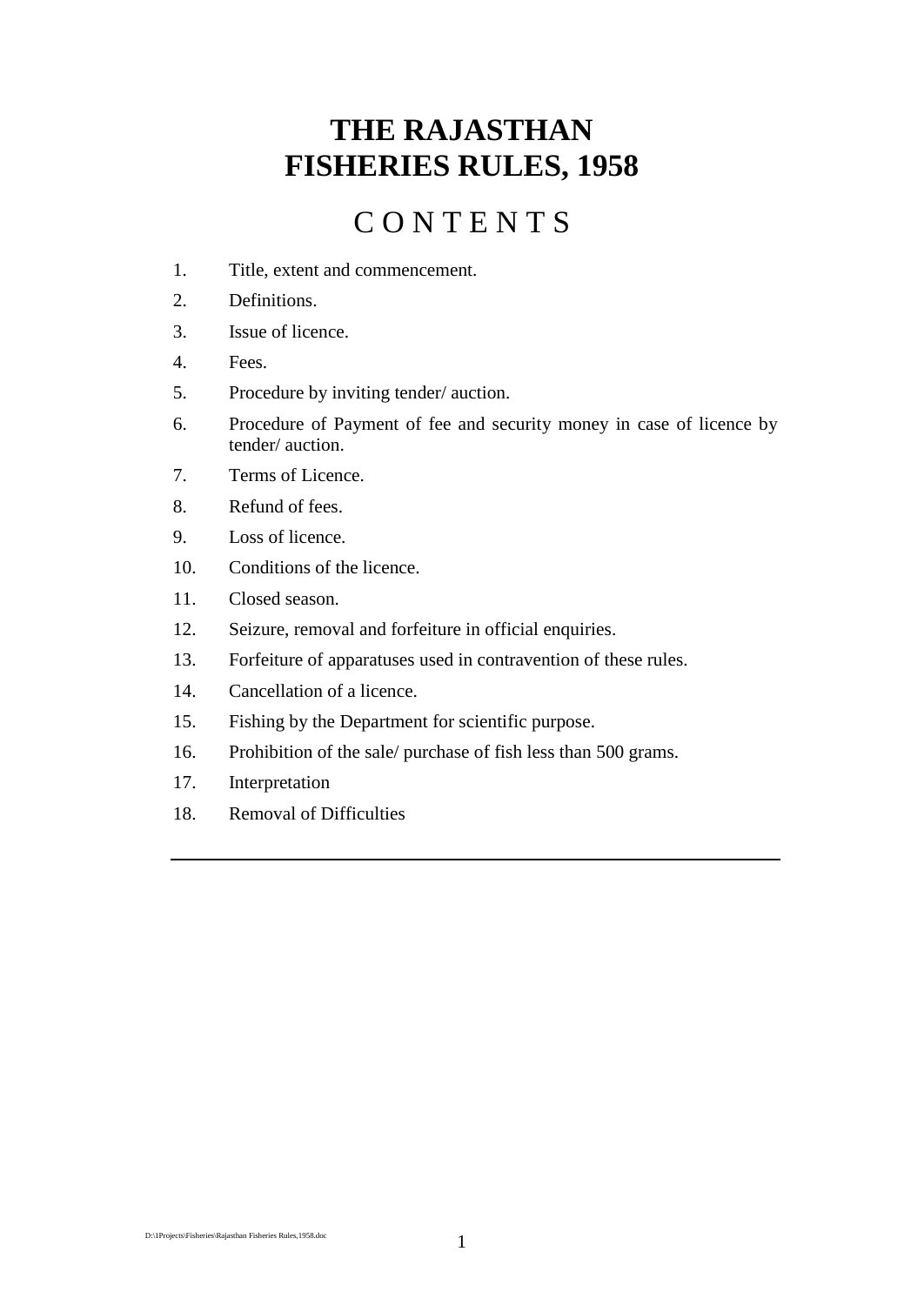#### **THE RAJASTHAN FISHERIES RULES, 1958**

[Notification No. F.29(46)/Agr.54 dated  $(22.8.1958)$ , published in the Rajasthan Gazette, Part IV C dated 11.9.1958. In exercise of the powers conferred by section 5 of the Rajasthan Fisheries Act. 1953 (Act No. XVI of 1953), the Governement of Rajasthan makes  $2$ [after previous publication] the following rules :-

As amended subsequently by the following notifications :-

- 1. No. F29 (46)Agri./54 dated 16.10.1958, Pub. in Raj. Rajpatra Ext.Pt. IV (Ga), dated 6.11.1958:
- 2. No. G.S.R. 82 F.1 (15)Agr./Gr.3-75, Pt.I dated 7.2.1978 Pub. in Raj. Rajpatra Ext. Pt. IV (Ga), dated 9.2.1978 p. 363 (1):
- 3. No. G.S.R. 45, dated 26.8.1981, Pub. in Raj. Rajpatra Ext. Pt. IV (Ga), dated 26.8.1981, p. 144:
- 4. No.G.S.R. 87-F.5(36)/Agru-6/81, dated 11.12.1981, Pub. in Raj. Rajpatra Ext., Pt.IV (Ga),dated 11.12.1981, 307

\_\_\_\_\_\_\_\_\_\_\_\_\_\_\_\_\_\_\_\_\_\_\_\_\_\_\_\_\_\_\_\_\_\_\_\_\_\_\_\_\_\_\_\_\_\_\_\_\_\_\_\_\_\_\_\_\_\_\_\_\_\_\_\_\_

1.Subs. by No.1 [6.11.58],

- 5. No. GSR 17-F5(8) Agri./VI/88, dated 20.9.1990, Pub. in Raj. Rajpatra Ext.,Pt.IV (Ga),dated 20.9.1990, p43:
- 6. No. GSR 19/F.5(8) Agri/VI/88, dated 19.6.1991, Pub. in Raj. Rajpatra Ext.,Pt. IV (Ga),dated 19.6.1991, p.50:
- 7. No.F5(8)Agr.-VI/88,SR 19, dated 24.6.1993, Pub.in Raj. Gaz. Ext.Part 4  $(ga)(I),d.2.7.1993,p.52$
- 8. No. GSR-9(8)Agri.6/88 dated 13.03.97 Pub. in Rajasthan Rajpatra Part 4 (D) dated 20.3.97
- 9. No. GSR 118-F5(8) AH/97 dated 19.4.99 pub in Raj/ Rapatra part 3 (B) dated 20.04.1999
- 10. No.GSR-46-F5(8) AH/97 dated 07.01.2001 pub in Rajpatra Ext.Ori. part 3 (B) dated 17.03.2001
- 11. No. GSR-88-F5(8) AH/97 dated 19.08.2002 pub in Raj/ Rajpatra Part 3 (B) dated 27.08.02

<sup>2</sup> Ins. by No.1 [6.11.58]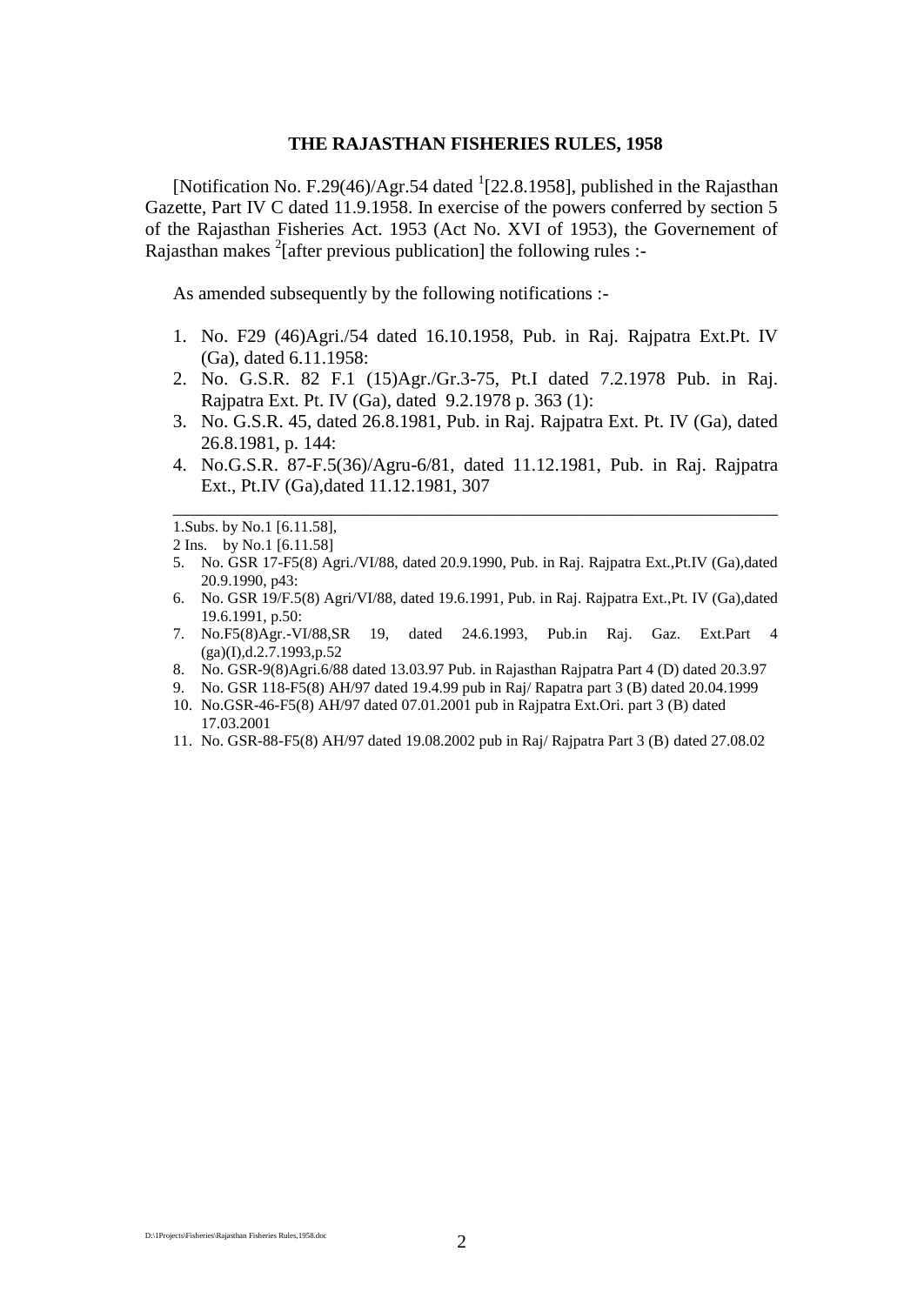**1.Title, extent and commencement.** (a) These rules may be called Rajasthan Fisheries Rules, 1958 .

(b)They shall come into force from the date of their publication in the Rajasthan Rajapatra.Gazette and shall be apply to all the waters in Rajasthan except  $2$  (xxx) private waters  $3$ (xxx)

2.**Definitions**:- In these rules the "Act" means the Rajasthan Fisheries Act, 1953 (No. XVI of 1953).

3.**Issue of licence :-** Licenses under the Act shall granted by the Fishery Officer in

one of the forms annexed to these rules.

4.**Fees** :-Fees for licence under the Act shall be as follows:-

(1)Seasonal Fishery Licence (Form No. 1)  $\rm ^{4}(xxx)$ 

(2)Angling licence (form No. 2 Rod and line and Head line).:-

- (a) For a year Rs.  $300/-$
- (b) For a period of one month Rs. 50/-
- $\text{For one day}$  Rs. 10/-
- (3) In case of Licenses by  $6$  (auction/tender) (Form No.3) the fees shall be the amount at which the highest  $\frac{7}{1}$  (bid/ tender) has been accepted:

Provided that the Government may by notification in the official Gazette from time to time alter these fees.

<sup>8</sup>5. (1)**Procedure by inviting tender/ auction: -**(a) By 15<sup>th</sup> March of each year, a list of water in following categories on the basis of average revenue during the last three years shall be prepared by the Director of Fisheries.

Categ"A" Water fetching revenue of Rs.  $5.00 \text{ lac}^9$  and above per annum. ---------------------------------------------------------------------------------------------

- 1. Subs. By No.1 [6.11.58]
- 2. Omitted by No. 3 [26.8.81]
- 4 Deleted By No. 5 & 6 dated 20.9.1990 & 19.6.1991.
- 5 Subs. by 11 [27.08.02]
- 6 Subs. by. No.3 [26.8.81]
- 7 Subs. by. No.3 [26.8.81]
- 8 Subs. by No. 5 & 6 dated 20.9.1990 & 19.6.1991]
- 9 Subs. by No.8 dated 20.3.97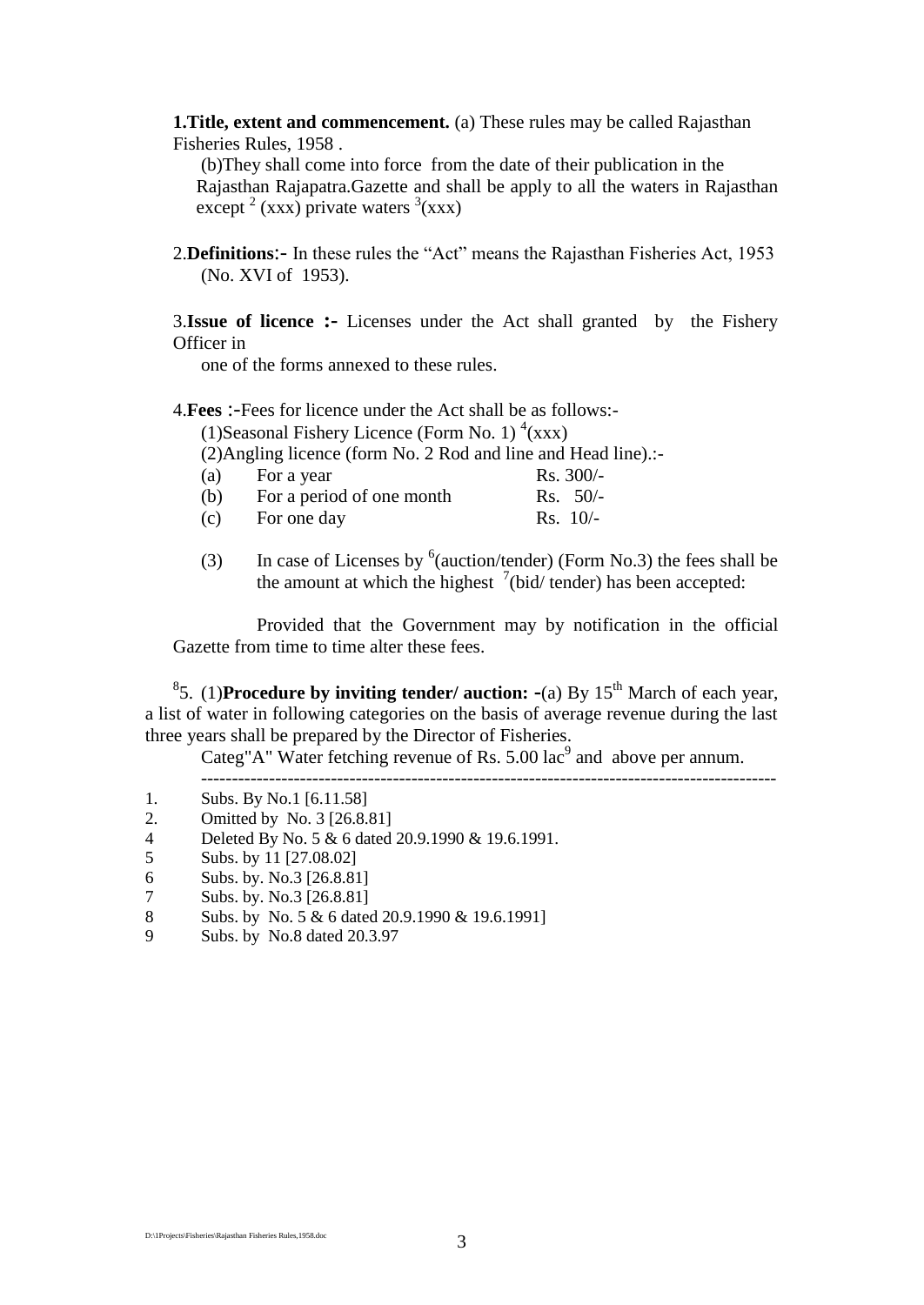Careg "B" Water fetching revenue of Rs. 50,000 and above but below Rs. 5.00 lac per annum.

 $(aa)^2$  Fisheries Officer of districts shall prepare a list of waters of their region along with reserve price of the following category.

Categ."C"Water fetching revenue of Rs. 10,000 and above but below Rs.50,000 per annum.

Categ. "D" Water fetching revenue below Rs. 10,000 per annum.

 $3(b)$ Prior to inviting tender/ auction in respect of water classified under different categories, the reserve price shall be estimated by the following committee:-

#### **For category 'A'**

| Administrative Secretary to the                        | Chairman                |
|--------------------------------------------------------|-------------------------|
| Government, Fisheries Department                       |                         |
| Director, Fisheries Department                         | Member                  |
| Deputy Secretary, Fisheries Department                 | Member                  |
| Senior Most Accounts Officer, Directorate of Fisheries | <b>Member Secretary</b> |

#### **Category 'B'**

| Director, Fisheries Department                         | Chairman                |
|--------------------------------------------------------|-------------------------|
| Deputy Secretary, Fisheries Department                 | Member                  |
| Regional deputy Director, Fisheries                    | Member                  |
| Senior most Accounts Officer, Directorate of Fisheries | <b>Member Secretary</b> |

## **Category 'C' & 'D'**

| Director of Fisheries Department                       | Chairman                |
|--------------------------------------------------------|-------------------------|
| Regional Deputy Director, Fisheries                    | Member                  |
| Senior Most Accounts Officer, Directorate of Fisheries | Member                  |
| Fisheries Officer of the Concerned district            | <b>Member Secretary</b> |

[Note: - For regions, where post of Regional Deputy Director Fisheries is not in existence, the Deputy Director, Fisheries posted at Directorate of Fisheries shall be member of the committee.]

The reserve price shall be made public. If the highest tender/ bid is lower up to 10% than the reserve price, the Director Fisheries may accept it. If the offered highest tender/ bid is 10% to 25% lower than the reserve price, the same may be accepted with the approval of Administrative Department in the case of "A" and "B" category waters. In case of "C" and "D" category waters such tender or bid may be accepted by District Fisheries Officer with the approval of District Collector. If the offered tender/ bid is more than 25% lesser than the reserve price, the same may be accepted after approval of Finance Department in case of "A" and "B" category waters while in case of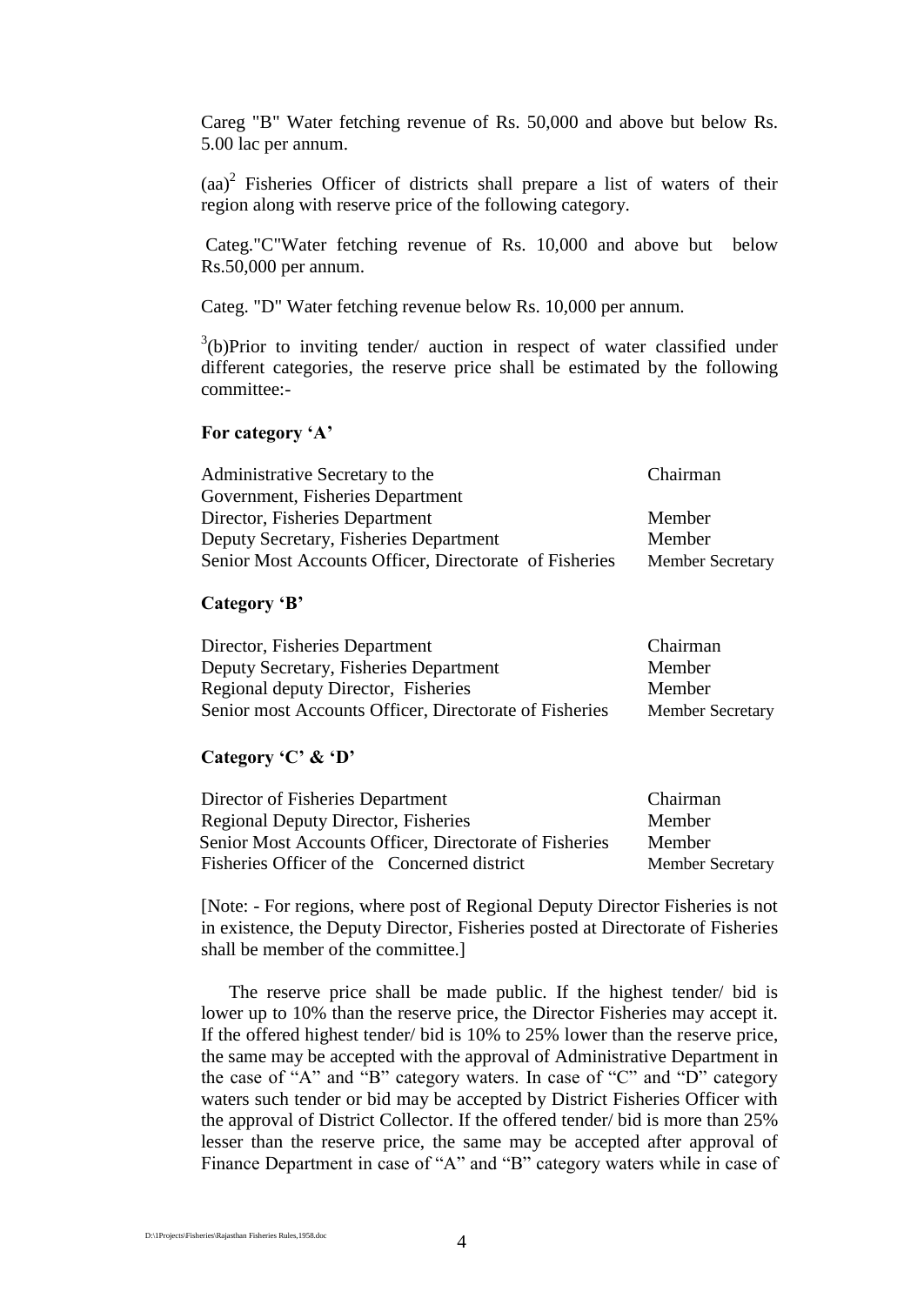"C" and "D" category waters such tender / bid may be accepted with approval of the District Collector.

-----------------------------------

1.Subs. By No.11 [Dated 2 Jan 2003] 2.Subs. By No. 11 [Dated 2 Jan 2003] 3.Subs. By No. 11 [Dated 2 Jan 2003]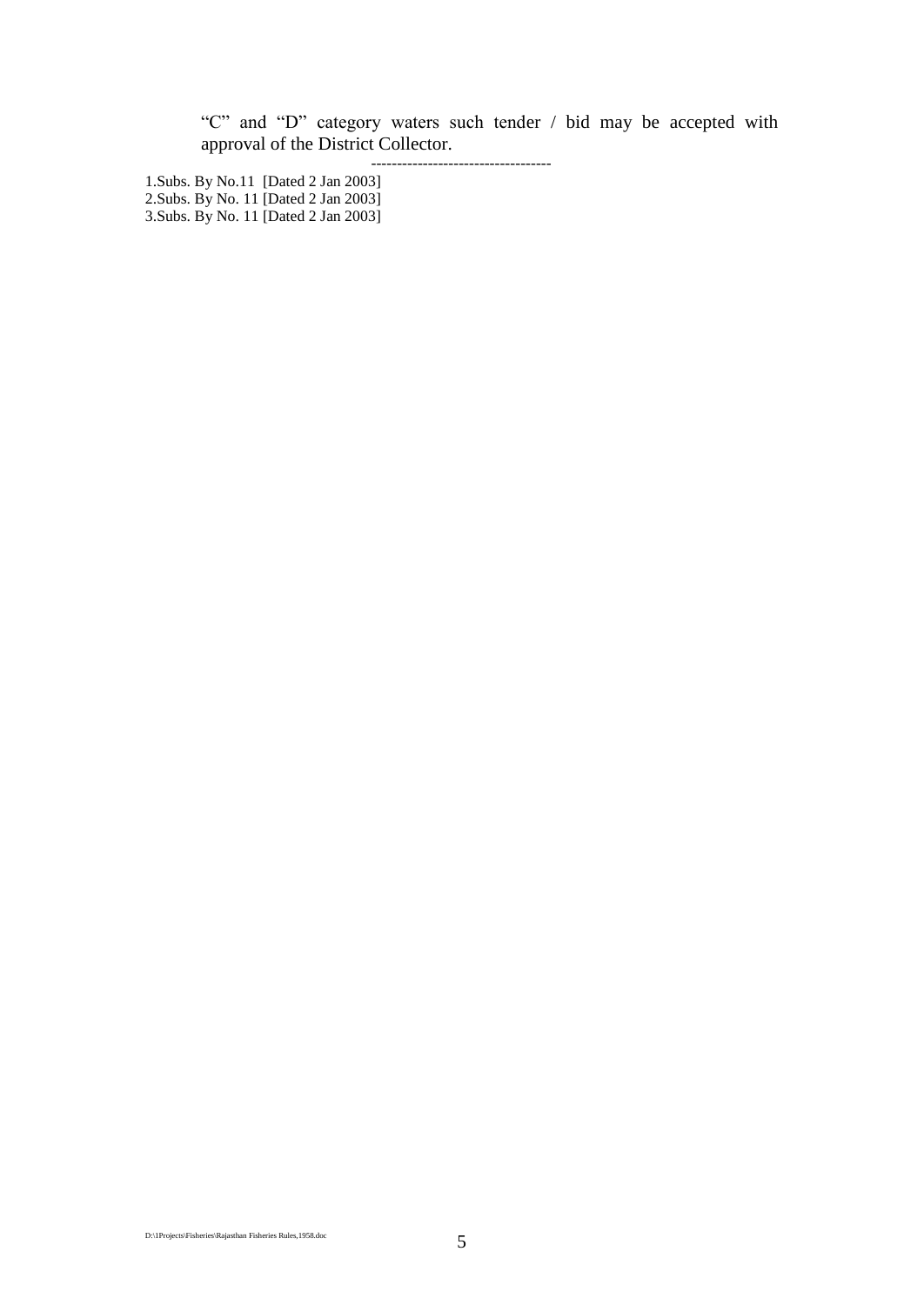$\rm^{1}(c)$ Director, Fisheries in the case of 'A' and 'B' category water and Fisheries Officer of concerned district in the case of "C" and "D" category waters, should complete all the procedure for inviting tender/ auction for fishing rights as far as possible before expiry of previous lease period. Highest tender/ bidder shall have right of fishing only after confirmation of acceptance of his tender bid and issue of licence in the form No. 3 of 3A as the case may be, by Director, Fisheries in the case of 'A' & "B" category waters and by Fisheries Officer of concerned district in the case of 'C' & 'D' category waters".

Provided that :-

- (a) In some special circumstances tender procedure can be adopted after  $31<sup>st</sup>$  March.
- (b) Registered Fishermen Cooperative Societies if participate in the tender/ bid along with the other participants shall be eligible for 5% price preference.
- (c) The Director, Fisheries or auction committee authorized for accepting tenders or conducting auction shall have the right to reject any tender/ bid offered without assigning any reasons.

 $^{2}$ (d) Specified waters of all category may be, by inviting tender/ open auction in accordance with the procedure already prescribed, leased out for a period of five years. The lessee will have to pay cumulative increasing amount of lease money each year, such increase will be 12 % of the previous year's lease money. Accordingly  $1/4<sup>th</sup>$  of the increased lease amount for coming year shall be deposited upto 31<sup>st</sup> January of the current year and rest  $3/4$ <sup>th</sup> shall be deposited upto 15 March. [XXX]

 $3(e)$ For the water leased out according to rule  $5(1)$  (e), Procedure to lease out the same for next term may start in  $5<sup>th</sup>$  year.

 $^4(f)$ Tenders/ Bids shall be invited at the Directorate of Fisheries for the "A" and "B" category waters, while for "C" and "D" category of waters tender/ bids shall be invited at their respective District Head Quarters.

(g) Committees for tenders/ auction shall be constituted as under :-

## **For 'A' & 'B' category waters.**

Deputy Secretary, Fisheries Department

Nominee of Director, Fisheries (not below the rank of Dy. Director) Senior Most Accounts Officer in Fisheries Department.

#### **For 'C' & 'D' category waters.**

Assistant Director Fisheries/ Fisheries Development Officer/ Fisheries Project Officer, as the case may be, in the district.

Nominee of District Collector.

Nominee of Director Fisheries."

 --------------- 1.Subs. By No. 11 [Dated 22 Jan 2003] 2.Subs. By No. 11 [Dated 22 Jan 2003] 3.Subs. By No. 11 [Dated 22 Jan 2003] 4.Subs. By No. 11 [Dated 22 Jan 2003] [xxx]Subs. By. No.118 Dated 15.12.1999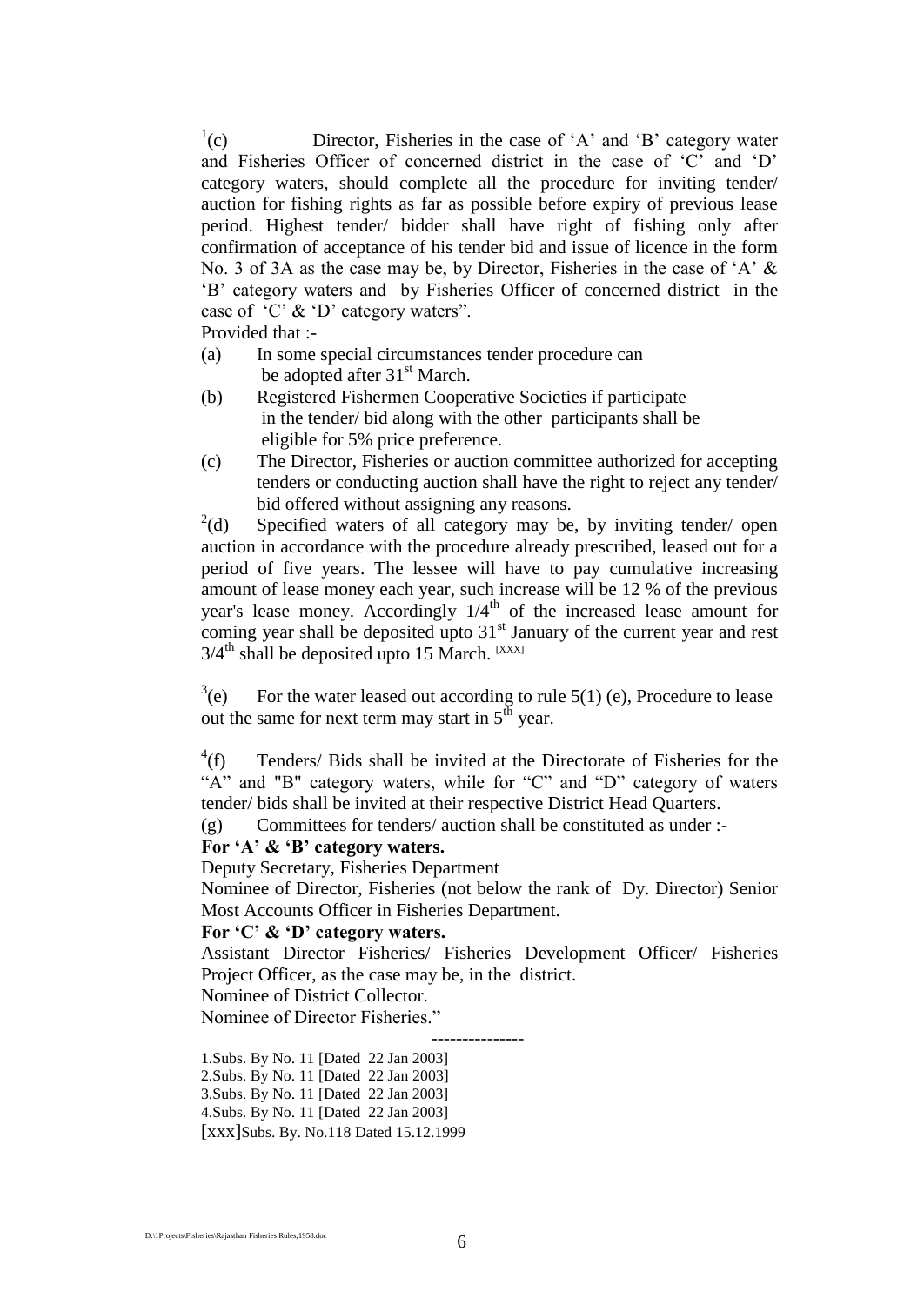$^{1}[2]$ Water of "C" and "D" category suitable for fisheries production/ seed rearing may be allotted on approved terms and conditions for the period of 10 years to the Fish Farmers Development Agencies of the District which in the turn shall allot these waters as per terms and conditions in Form 3B to the trained fish farmers.

Provided that in case of waters of "C" category, the lease amount shall be average revenue of preceding 3 years with a 10% increase every year. In case of "D" class waters, FFDA shall charge Rs. 400/- per has, water area while agency shall pay Rs. 300/- per ha. As lease amount to the department, and use rest of the amount for development activities. The rates charges by FFDA shall be increased by 10% each year. Water of 'C' category shall be assessed in the month of January by a committee of officers including.

- (1) Executive Engineer, Irrigation or his nominee not below the rank of A.En.
- (2) Chef Executive Officer of concerned FFDA
- (3) Vikas Adhikari in case of Panchayat water.
- $^{3}(4)$ Treasury Officer/A.T.O.

In case of "D" Class water/ seasonal waters to be leased out for seed rearing, the water area shall be assessed in the month of July by the Committee of :-

- (1) Chief Executive Officer of FFDA
- (2) T.O./A.T.O.
- (3) Fishering Development Officer.

(3) The State Government reserves the right for allotment of any water to the Tribal Area Development Cooperative Federation, Udaipur falling within its area of jurisdiction for the purpose of exploitation and management of fishery at the reserve Price or predetermined annual lease and on the approved terms and conditions specified by the State Government from time to time for a period of 5 years n the initial stage and thereafter on yearly renewal. However, the total period of such an allotment shall not exceed 25 years.

 $3(4)$  Director, Fisheries shall have right to allot specified "C" and "D category waters in the vicinity of "A" and "B" category waters leased on long term basis to lessee of such waters for fish seed rearing on Predetermined reserve price. Fish Seed shall be reared in such "C" and "D" category water upto fingerling stage by the lessee and the such reared seed shall be stocked in "A" and "B" category waters belonging to the lessee. These waters shall be leased out in accordance with the terms and conditions as specified in form No. 3 C appended to these rules.

**-------------------**

1.Subs. by No. 8 Dated 10.03.1997 2.Subs. by No.46 Dated 21.07.2001 3.Subs. by No. 8 Dated 10.03.1997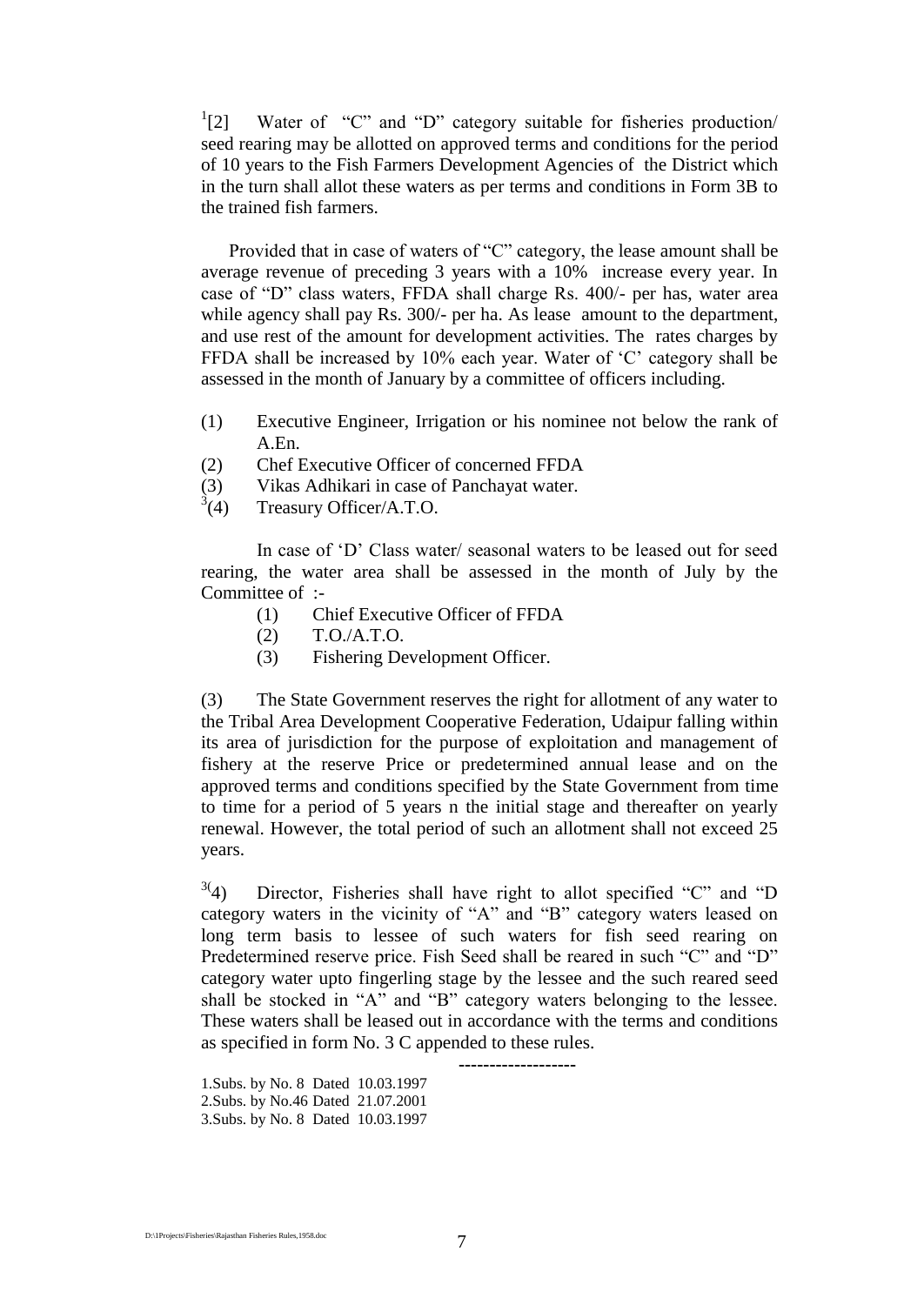"(5) (i) Following procedure shall be followed for leasing out of the waters transferred to Panchyati Raj Institutions:-

- (a) By  $15<sup>th</sup>$  March of each year, a list of waters to be leased out, on the basis of average revenue during the last 3 years, shall be prepared by Chief Executive Officer of Zila Parishad for "B" category waters and by Vikas Adhikari of Panchyat Samiti for "C" and "D" category waters.
- (b) Prior to invite tender or auction in respect of water classified under different categories, the reserve price shall be estimated by the following committee:-

(i) For Category "B" waters

| Chief Executive Officer, Zila Parishad | -   Chairman |
|----------------------------------------|--------------|
| District, Fisheries Officer            | -   Member   |
|                                        |              |

(ii) For Category "C" and "D" waters

| Vikas Adhikari, Panchyat Samiti                                                                          | Chairman  |
|----------------------------------------------------------------------------------------------------------|-----------|
| District. Fisheries Officer or his   -   Member<br>nominee not below the rank of Fisheries<br>Inspector. |           |
| Senior Accounts Personnel of Panchyat   -   Member<br>Samiti                                             | Secretary |

- (c ) The reserve price determined by the committee shall be made public. If the highest tender/ bid is lower up to 10%, than the reserve price, the Chief Executive Officer/ Vikas Adhikari may accept it. If the offered highest tender/ bid is more than 10% lesser and up to 25% lower than the reserve price, the same may be accepted with the approval of Director Fisheries in case of "B" category waters and in case of "C" and "D" category waters such bids shall be accepted with the approval of District Collector. If the offered tender/ bid is more than 25% lesser than the reserve price, the same may be accepted with the approval of Secretary, Fisheries.
- (d) The Chief Executive Officer in the case of "B" category waters and Vikas Adhikari in case of "C" and "D" category waters should complete, all the procedure for inviting tender/ auction for fishing rights as far as possible before expiry of previous lease period. Highest tender/ bidder shall have right of fishing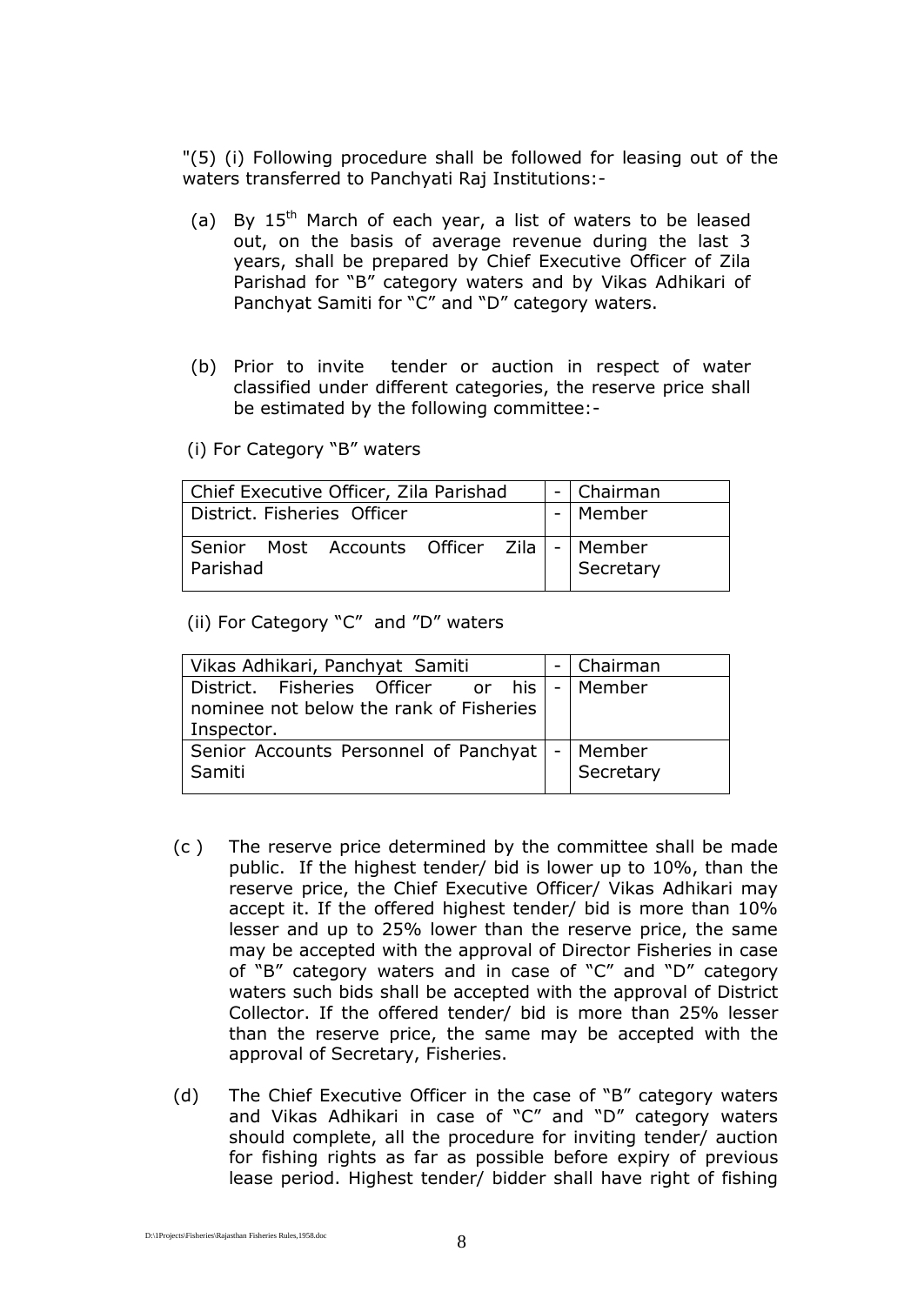only after acceptance of his tender / bid and grant of license in the form No **3 A** by Chief Executive officer in case of "B" category waters and by Vikas Adhikari in case of "C" and "D" category waters :

### **Provided that :-**

- (i) In some special circumstances, tender procedure can be adopted after 31<sup>st</sup> March.
- (ii) Registered Fishermen Cooperative societies, if participate in the tender/bid along with the other participants, shall be eligible for 5% price preference.
- (e) The Auction Committee constituted under clause (h) shall have right to reject any tender/ bid offered without assigning any reasons.
- (f) All category of waters shall be leased out for a period of five years. The lessee shall have to pay cumulative increasing amount of lease money each year, such increase shall be 12% of the previous year's lease money. Accordingly  $1/4<sup>th</sup>$  of the increased lease amount for coming year shall be deposited up to 31<sup>st</sup> January of the current year and rest 3/4<sup>th</sup> shall be deposited up to 15<sup>th</sup> March.
- (g) Tenders/Bids shall be invited at the Zila Parishad headquarters for the "B" category waters and Panchayat Samiti headquarter for C and D category waters.
- (h) Committees for tenders/auction shall be constituted as under:-

| Chief Executive Officer, Zila   -   Chairman<br>Parishad |  |                     |
|----------------------------------------------------------|--|---------------------|
| <b>District Fisheries Officer</b>                        |  | Member              |
| Senior Most Accounts Officer of Zila   -<br>Parishad     |  | Member<br>Secretary |

(i) For "B" category waters

(ii) For "C" and "D" category waters

| Vikas Adhikari, Panchyat Samiti       |  | Chairman  |
|---------------------------------------|--|-----------|
| District Fisheries Officer or his  -  |  | Member    |
| nominee                               |  |           |
| (Not below the rank of Fisheries      |  |           |
| Inspector)                            |  |           |
| Senior Most Accounts Personnel of   - |  | Member    |
| Panchyat Samiti                       |  | Secretary |
|                                       |  |           |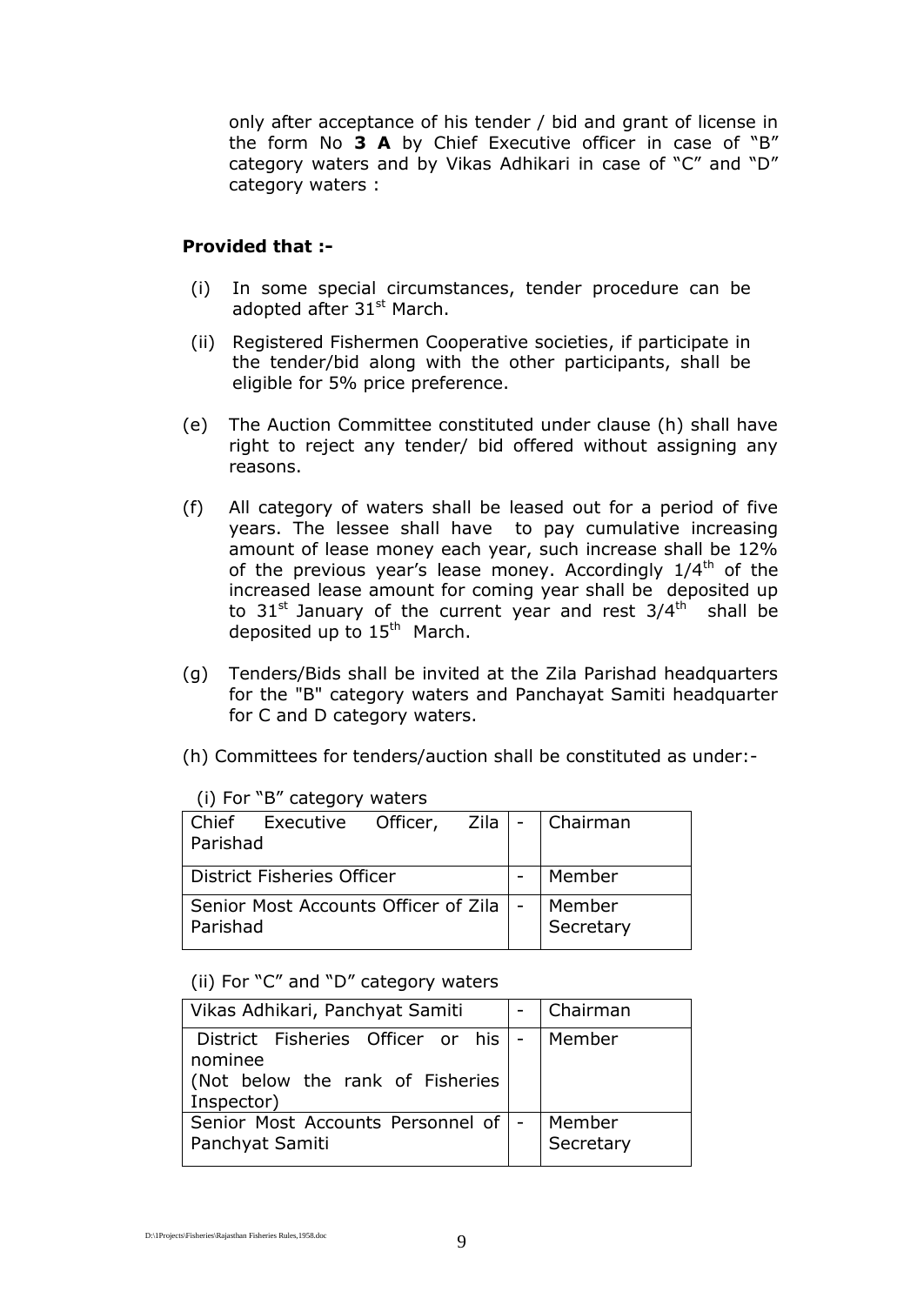**(ii)** Not withstanding anything contained in sub-rule (1), waters of C and D category suitable for fish production and seed rearing, concerned Panchayati Raj Institutions may allot on approved terms and conditions for a period of ten years to Fish Farmers Development Agencies. The Fish Farmers Development Agency may further sub lease these waters as per terms and conditions in form No. **3-B** to the trained fish farmers and preference shall be given to the members of Scheduled Castes, Scheduled Tribes, and Below Poverty Line families as per policy of the State Government.

(iii) In case of cancellation of license, the water body shall be leased out afresh following the procedures as prescribed under the rules.

 $^{1}$ 6. **6. Procedure of payment of fee and security money in case of licence of tender/ auction:-** (1) The person whose tender/ bid has been accepted shall pay ¼ of the amount offered at the time of acceptance of his tender/ bid and shall deposit the rest of the amount within a period of one month from the date of acceptance of his tender/ bid failing which, the entire money deposited with the government including earnest money shall be forfeited and the same tendered / bidder shall be debarred from participating in auction/ submitting tender for a period of 2 years:

Provided that in case the lessee fails to deposit ¾ lease amount in the prescribed time, Director Fisheries and in case of waters transferred to Panchayati Raj Institutions, Chief Executive Officer of Zila Parishad or Vikas Adhikari of Panchayat Samiti as the case may be, can extend the period upto 15 days if he is satisfied on the reasons for delay subject to the payment of interest at the rate of 18% on the remaining amount and for further 15 days with a interest at the rate of 24%.

(2) The licensee shall deposit 7-1/2% of the total tender/ bid amount as Security money along with the second installment or at the time of taking the licence. The amount shall be refunded after the term of licence is over after deducting any dues or penalty if any imposed by the  $2$  Director Fisheries and in case of waters transferred to Panchayati Raj Institutions, Chief Executive Officer of Zila Parishad or Vikas Adhikari of Panchayat Samiti as the case may be, as a result of failure to comply with any of the terms and conditions of licence.

(3) For the water leased out, the lessee shall deposit the  $1/4^{th}$  of the lease amount of subsequent year along with security amount before  $31<sup>st</sup>$  January and rest of the amount before  $15<sup>th</sup>$  March failing which the deposited amount alongwith security money shall be forfeited and the tendered /bidder shall be debarred from entering into fishing contract for a period of 2 years.

"Provided that in case the lessee fails to deposit  $1/4$ <sup>th</sup> lease amount in the prescribed period i.e. before  $31<sup>st</sup>$  January, the Director Fisheries and in case of waters transferred to Panchayati Raj Institutions, Chief Executive Officer of Zila Parishad or Vikas Adhikari of Panchayat Samiti as the case may be, can extend the period for 7 days with the condition that the lessee will pay interest @ of 18% per annum. In case the

D:\1Projects\Fisheries\Rajasthan Fisheries Rules,1958.doc 10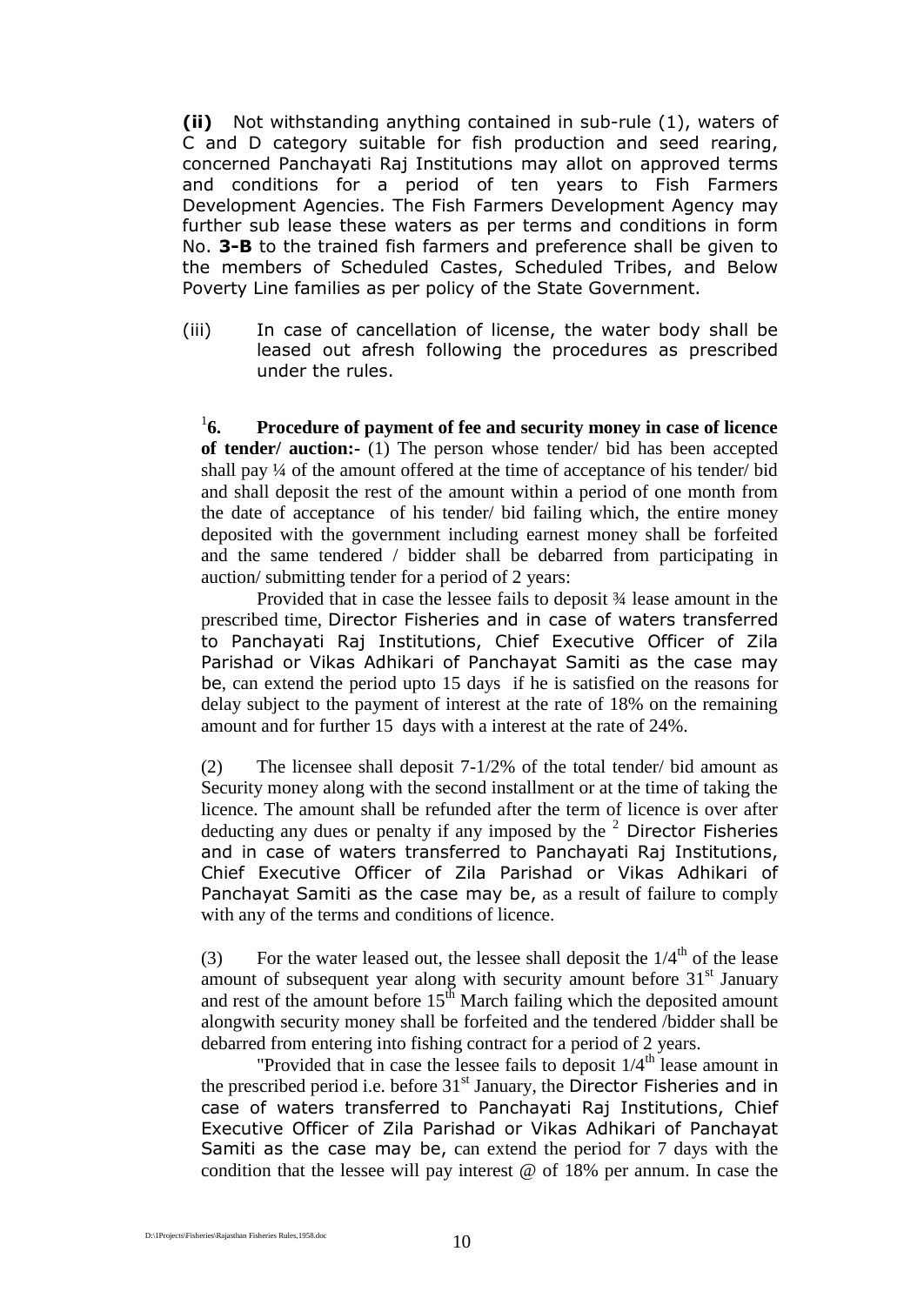lessee fails, to deposit the  $3/4<sup>th</sup>$  lease amount in the prescribed time i.e. before 15<sup>th</sup> March, Director Fisheries and in case of waters transferred to Panchayati Raj Institutions, Chief Executive Officer of Zila Parishad or Vikas Adhikari of Panchayat Samiti as the case may be, can extend the period upto 15 days if he is satisfied on the reasons for delay subject to the payment of interest at the rate of 18% on the remaining amount and for further 15 days with a interest rate of 24%".

(4) If the tenderer / bidder, to whom the water has been leased out, agrees to deposit the lease amount of entire lease period in single installment, then to calculate such lease amount procedure shall be adopted to deposit lease money of entire lease period on discounted value of the sum of the lease of first year.

 $^{4}7.$ **Term of licence** :- Licence granted under rule 5 shall remain in force from the date of the issue of licence to  $31<sup>st</sup>$  March each year including the closed season, declared by the State Government under Rajasthan Fisheries Rules, 1958.

**------------**

1.Subs. by No. 8 dated 10.03.1997 2.Subs. by No. 11 dated 22.03.2002 3.& 4- Subs. by No. 586 dated 20.09.1998 & 19.06.1991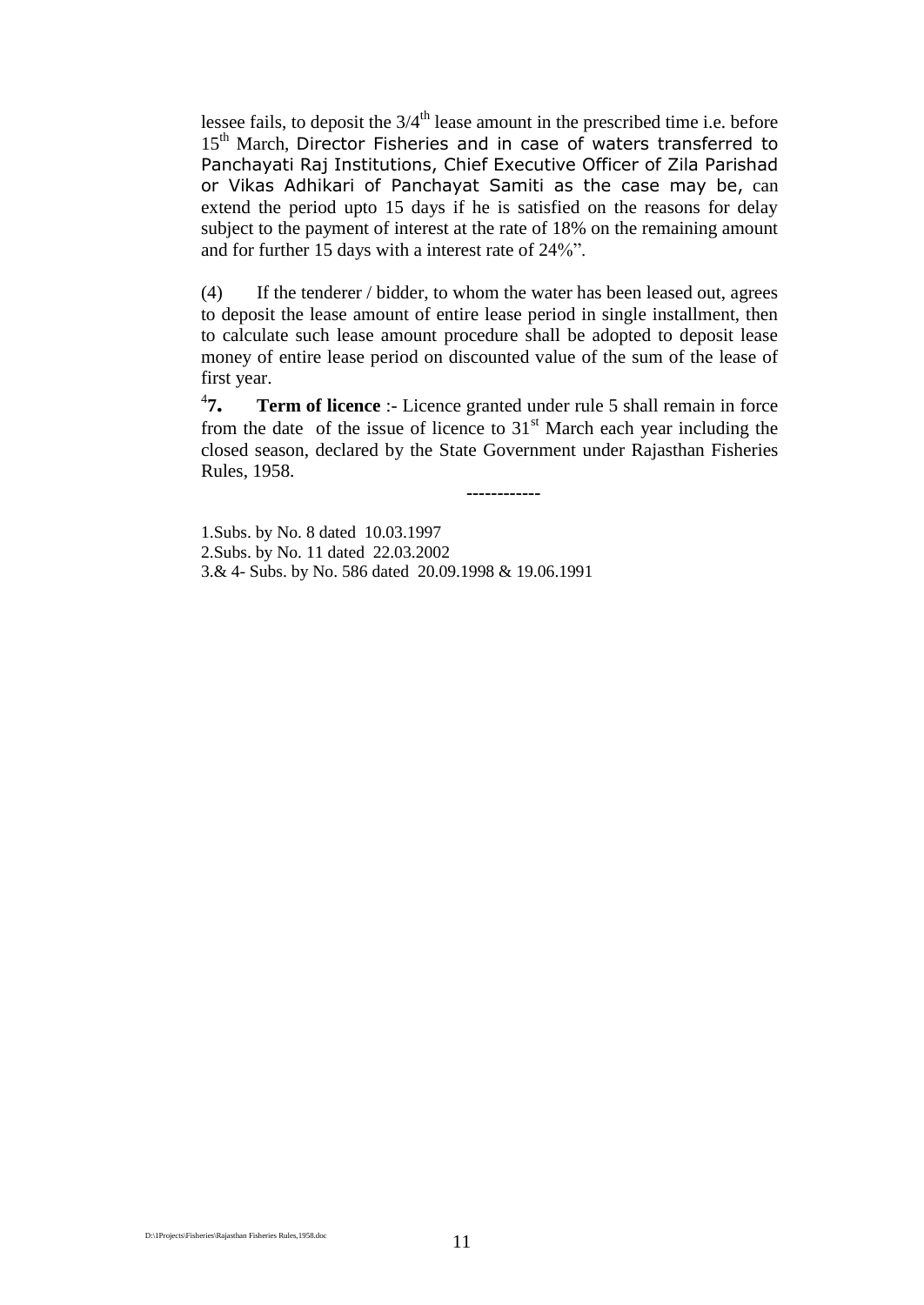**8. Refund of Fees:** The licence fee may be refunded to the licensee or his legal heir on the presentation of a claim for refund within one week from the date of issue of licence, if it provided to the satisfaction of the officer issuing the licence that the licencee was not availed of under special circumstances such is change of residence to a place where the licence can not be made use or the death of the licensee immediately after the licence was issued.

**9. Loss of Licence:** When the licence is lost or distroyed , the authority empowered to grant a duplicate copy of the original licence on payment of rupee one and thereupon, the original licence which is lost shall be considered as cancelled .

#### **10. Condition of the Licence:**

(1) A licensee shall be entitled to fishing personally or by his agent or nominee and shall be provided with written permits ( Form no.4) by the Fisheries Officer.

(2) The Fishery officer may from time to time as the need be supply to the licensee a sufficient no. of blank permits (From No. 4) fully assigned by him or any officer empowered by him in this behalf.

(3) A licensee by (auction/ tender)(From No.3) may use the following kinds of gears only for the purpose of fishing :-

(a) Nets of all kinds  $2(xxx)$  not having portion of the mesh less than

1-1/2 inches in sizes from knot to knot or 6 inches all round and a mesh of 1" size or 4" all round in the case of casts nets.

- (b) Long line with hooks.
- (c) rod and line.
- (d) spear.

Provided that :-

- (i) no gear except rod and line shall be used in river or stream within a distance of 200 yards of a bridge.
- (ii) no net meant for prawn (jhingas) catching shall be used without the permission of the Fishery Officer.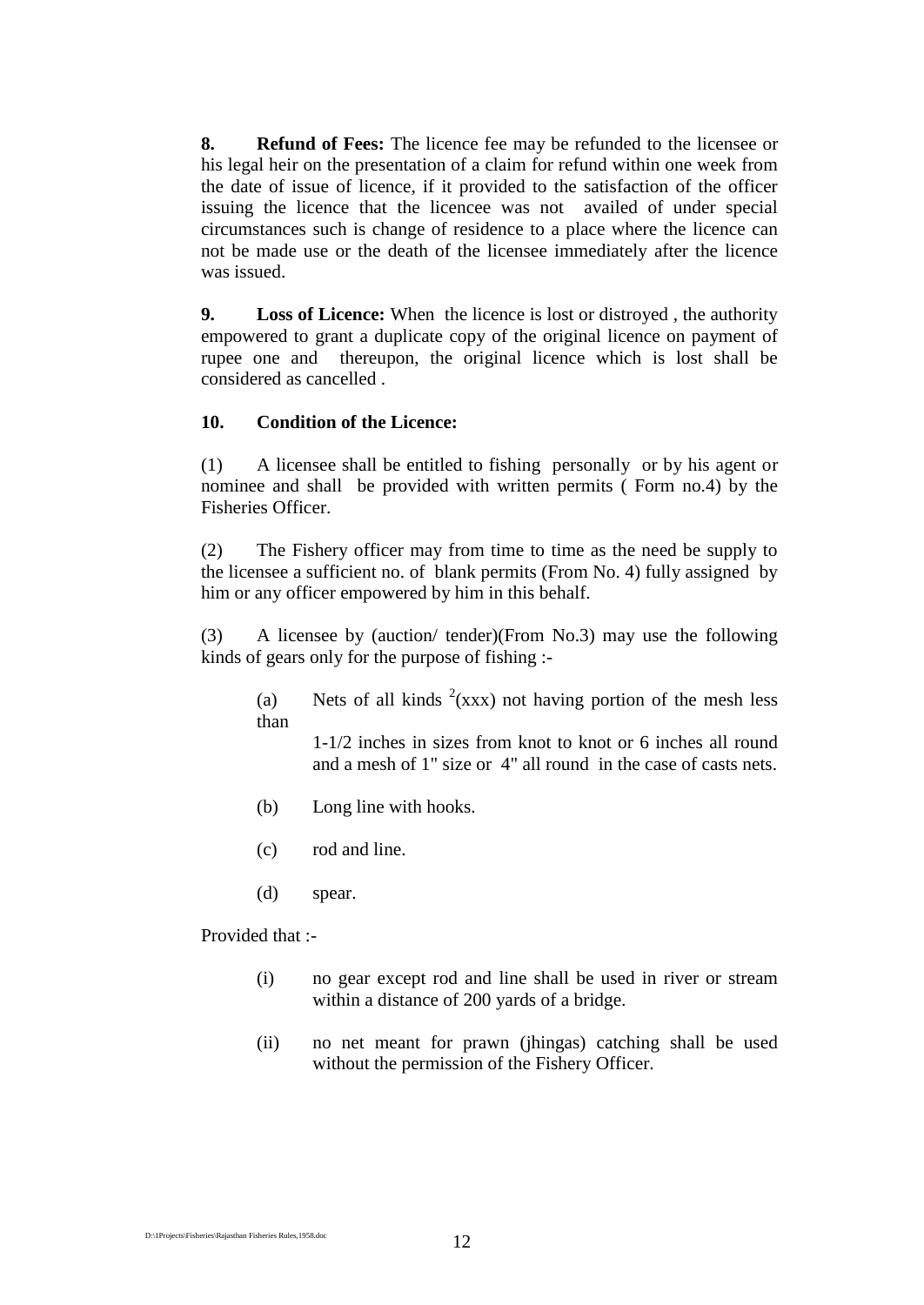- (4) (i) No licensee shall erect without the permission of the Fishery Officer may fixed engines except in the case of stake nets when they are temporarily fixed in water for use in conjunction with other nets.
	- <sup>1</sup>(ii)The licensee shall not catch any fish less than 500 grams in weight of species Rohu, Narain, Catla, Mahaseer, Sillver Carp and Grass Carp. If caught should be immediately liberated alive in the water. However in case of emergency conditions, such as drying up of water or the water level going down endangering the fish life or infection of some disease, the Director Fisheries can grant special permission for catching the fish of less than 500 grams of the above mentioned species, in case of "B","C" & "D" category waters. In case of waters allotted to farmers such permission will be granted by officer's of the Department authorised by the Director Fisheries for this purpose, after seeking the factual report regarding water level from Irrigation Department.
	- (iii)The licensee except the holder of an Angling licence shall maintain regular account of each and every catch, which shall always be open for check without notice by the Fishery Officer or any person authorised in writing by the Director of Fisheries. He shall be bound to send forthighly copies of such account under registered cover in Form No.5.

(iv)the licensee or his agent or nominee shall report to the nearest fisheries station or office whenever any remarkable feature of scientific or economical importance is noticed by him.

- (v) the licensee shall not fish in religious waters or places or bathing ghats.
- (vi)the licensee shall always transport fish under cover so as not to rouse public sentiment.
- (vii)the licensee shall not use state property or interfere with material or tackle belonging to the State.

(viii)the licensee shall not erect any hut or shed or any other structure or any embankment etc. except under special orders or of Fishery Officer.

(ix)On demand the licensee or his agent shall show his licence or permit to any person empowered to arrest without warrant under section 9 of the Act.

 $2(x)$ The licensee or his agent shall not dry the fish.

(xi)The licesee or his agent shall not stock water with exotic magur (clarius gariepineus) or big head (hypophthalomichthys nobilis) fishes.

**-----------------** 1.Subs. by No. 11 dated 22.01.2003

2.Added by No. 5 & 6 dated 20.9.90 & 19.6.1991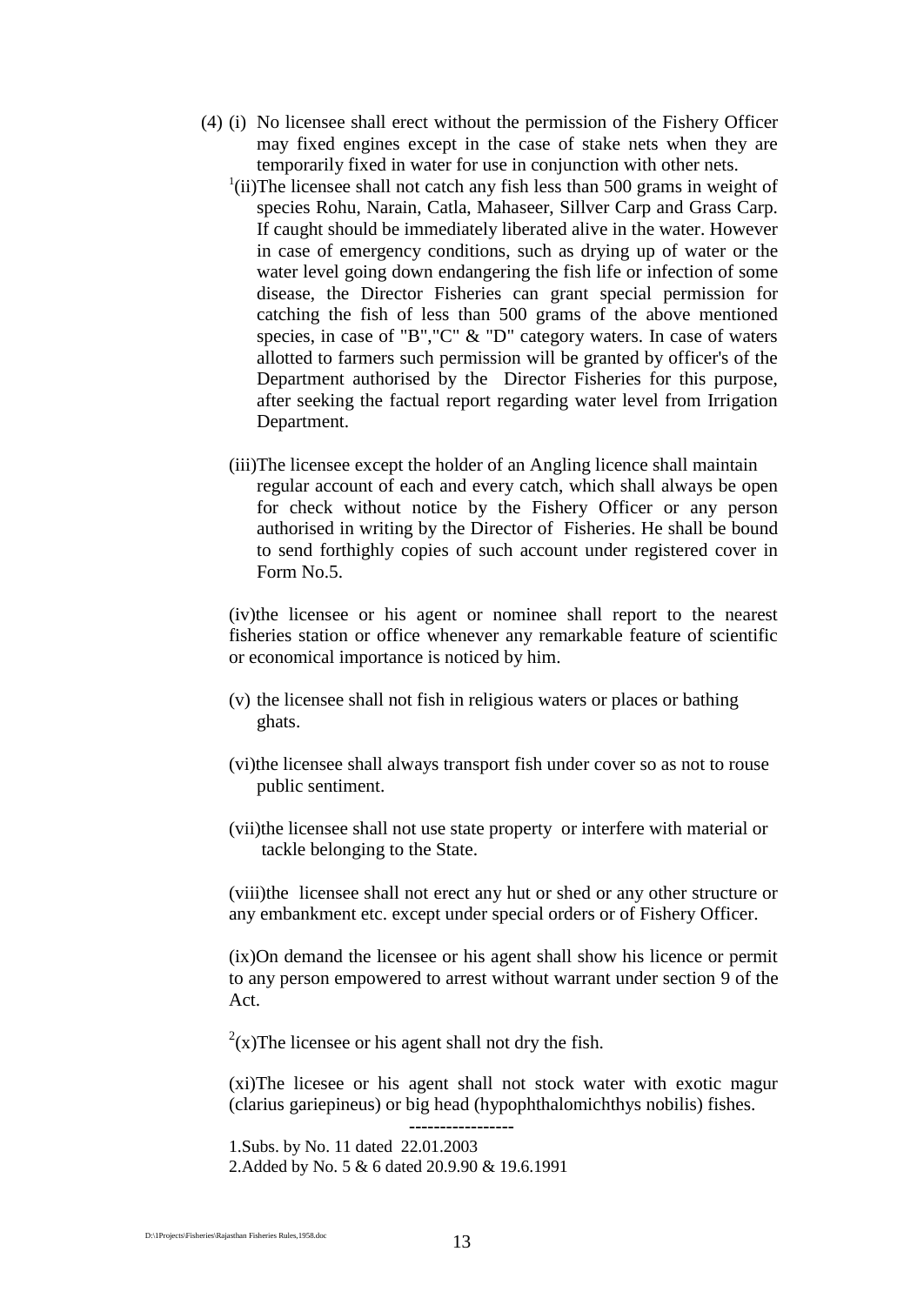$11.$ Close season: The period from 16<sup>th</sup> June to 31<sup>st</sup> August in each year shall be closed season during which no fishing shall be allowed:

Provided that the State Government may be a notification published in the official Gazette reduce the period of closed season for any part of Rajasthan, in any year.

**12. Seizure, removal and forfeiture in official enquiries.** Any fixed engine created or used in contravention of the provision of rule 10 sub-rule 4(1) may be scized or removed by the Fishery Officer or any person specially empowered by name or by virtue of his office by the Govt. in this behalf, and it shall be liable by the order of the fishery Officer or the licensing authority concerned to forfeiture.

**13.Forteiture of apparatuses used in contravention of these rules.** All apparatus created or used for fishing in contravention of these rules may be seized, taken and removed to the nearest police station of the fisheries office by any person empowered under section 9 of the Rajasthan Fisheries Act. 1953, and all apparatus and the fish caught shall be forfeited on convention of the offender in addition to any punishment awarded under the Act.

Provided that the seized fish which is subject to speedy and natural decay may be sold by open bids by the Fishery Officer and sale proceeds thereof dealt with in accordance with the procedure laid down for all receipts under head <sup>2</sup> [appropriate receipt head of Fisheries] subject to any orders by the Government.

**14.Cancellation of a licence :** If any licensee or his agent breaks any of the conditions of the licence the Fishery Officer may cancel the licence or permit. On the cancellation of the licence all permits issued along with it shall also be considered as cancelled and the amount already paid by the licensee shall not be refunded to him.

**15.Fishing by the Department for scientific purpose :** Nothing in these rules shall prevent the officers and staff of the Fisheries Department in catching fish of any species and size and in any water at any time and by any means for scientific purpose.

3 **16.Prohibition on the sale/ purchase of fish less than 500 grams:**  Purchase and sale of fish like Catla. Mahaseer, Rohu, Mrigal, Grass Carp and Silver Carp less than 500 grams in weight is prohibited. However this prohibition will not be applicable on the fish caught after obtaining permission from the competent authority as mentioned in rule 10(4)(ii).

**Explanation:** The aforesaid regulation does not include the fishes sold alive for the purpose of stocking in the tanks. The fish so found being sold shall be seized by the fisheries officer empowered in the Section '9' of Rajasthan Fisheries Act, 1953 and shall be destroyed in his presence or shall be handed over to local zoo authorities, if existing in the town by the Fisheries Officer with the permission of the  $I<sup>st</sup>$  class magistrate.

-------- 1.Subs. by No. 4 dated 11.12.1981 2.Subs. by No. 3 dated 26.08.1997 3.Subs. by No. 11 dated 22.01.2003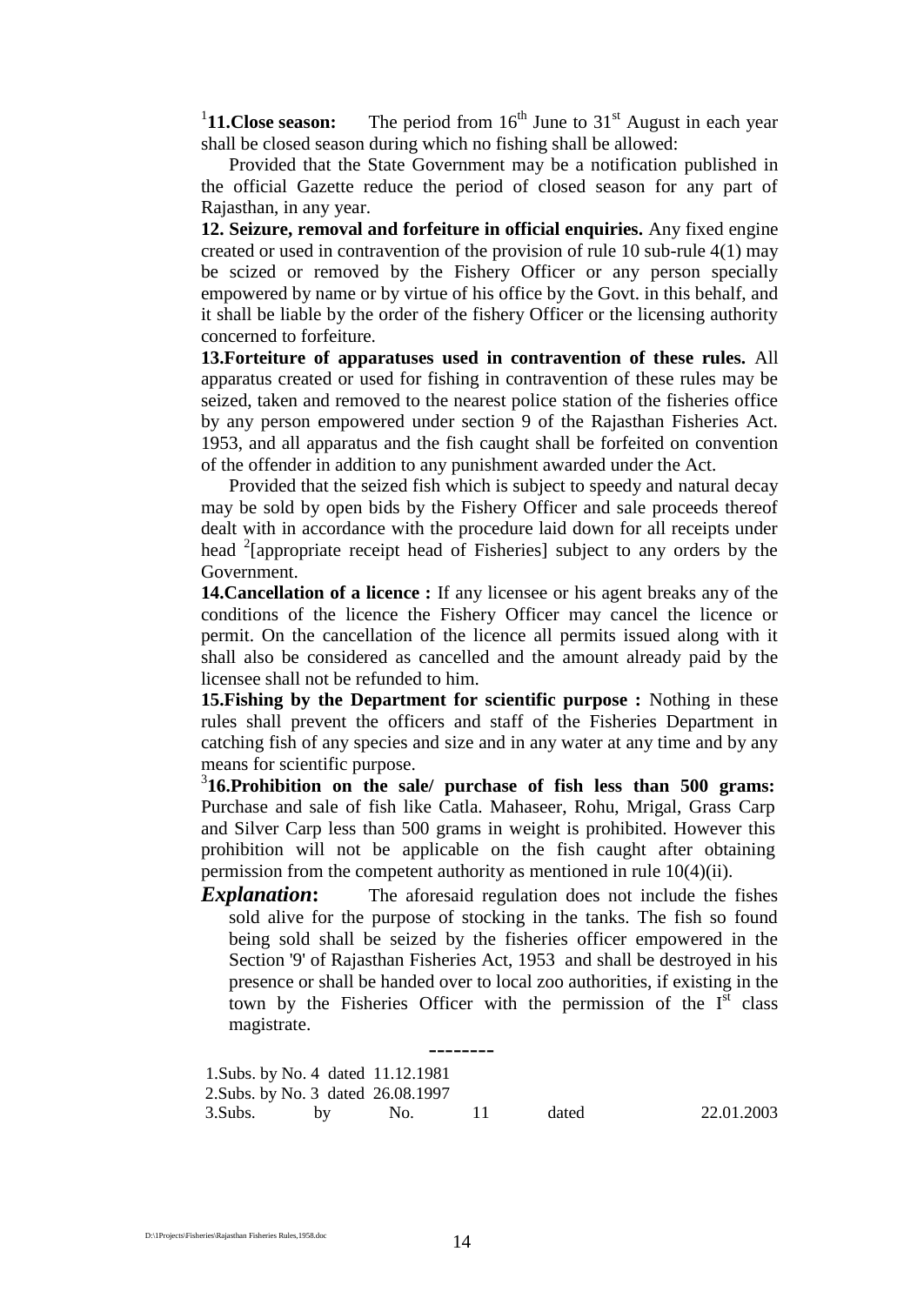17. Interpretation: If any doubt arises relating to application and interpretation of these rules it shall be referred to the State Government and the interpretation of the State Government, thereon, shall be final.

**18**. **Removal of Difficulties:** If any difficulty arises in implementation of these rules it shall be referred to the State Government whose decision, thereon, shall be final.

1.Subs. by Notification dated 24.12.2010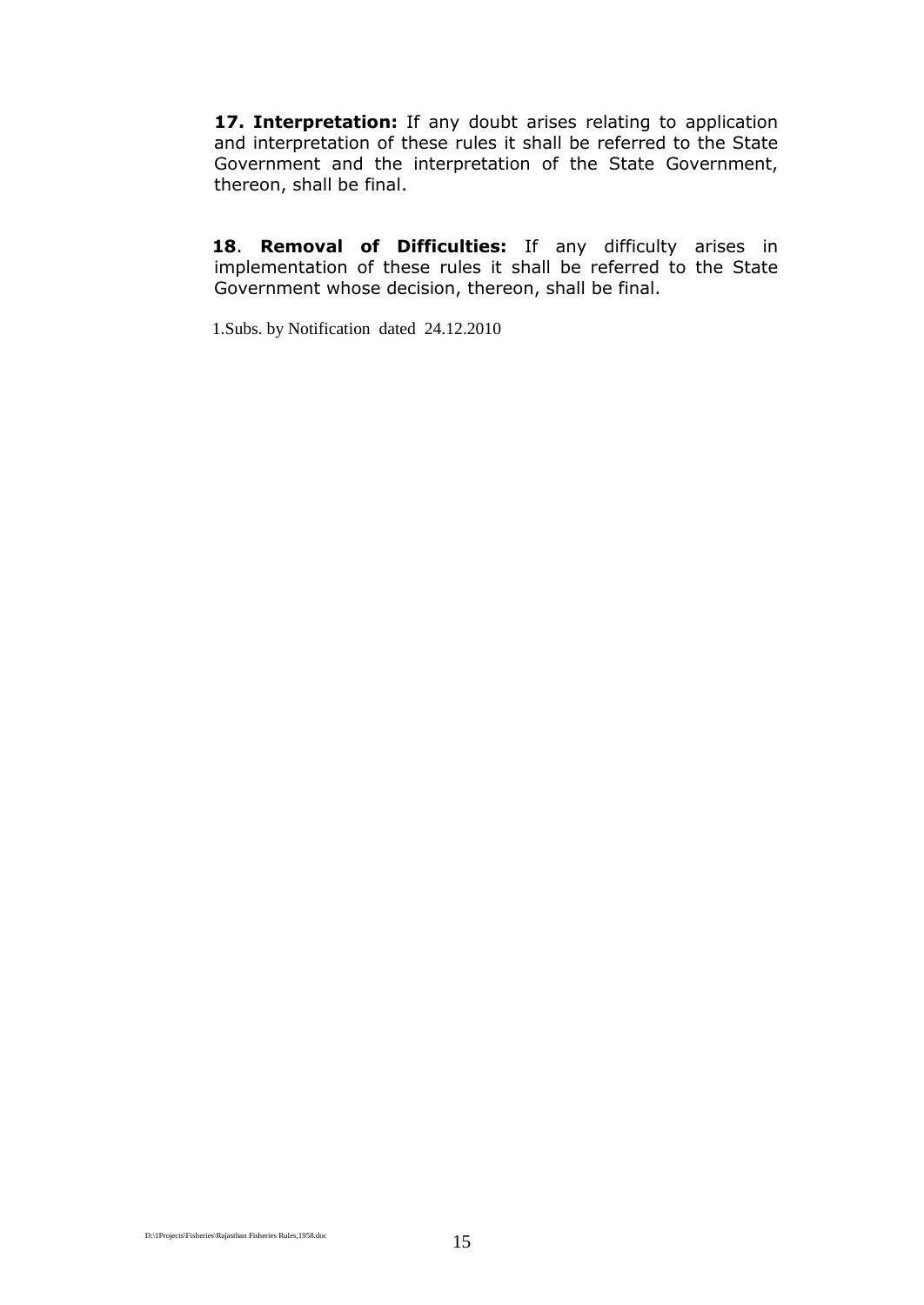# FORM No.1. Seasonal Fishing Licence.

- 1. Book No.............
- 2. License No.........
- 3. Class Dragnet/castnet......
- 4. Date of payment of fee....
- 5. Fee Paid....................
- 6. Date of issue of licence....
- 7. Period for which issued....
- 8. Name of the licensee......S/o.....
- 9. Resident of .........
- 10. Identification mark of the licensee....
- 11. Licensee's Age.....

Permission is hereby granted to the licensee to fish in the waters specified below from the date of issue up to the ........20 subject to the conditions laid down under [ the Rajasthan Fisheries Rules, 1958]

Waters.......... District........

Rs................. Fishery Officer

Conditions under this licence us issued:-

1. The licensee may fish with nets of all kinds (except phalsa) provided that no net shall have at any portion of it a mesh of less than  $1 \frac{1}{2}$ " in size from know to knot of 6" all round except for casting nets where the size of mesh may be up to 4" or 1" from knot to knot.

2. Erection of clams or weirs, diversion of water, use of fixed engines (except stake nets) when they are temporarily in water for use in conjunction with other nets, explosive substances, poison, lime or other noxious material are prohibited. No stake net as such and phalsa in any case should be used without the permission of the licensing authority.

3. This licence must be produced on demand by any person authorised to demand it.

\_\_\_\_\_\_\_\_\_\_\_\_\_\_\_

1.Subs. by No. 1 dated 6.11.1958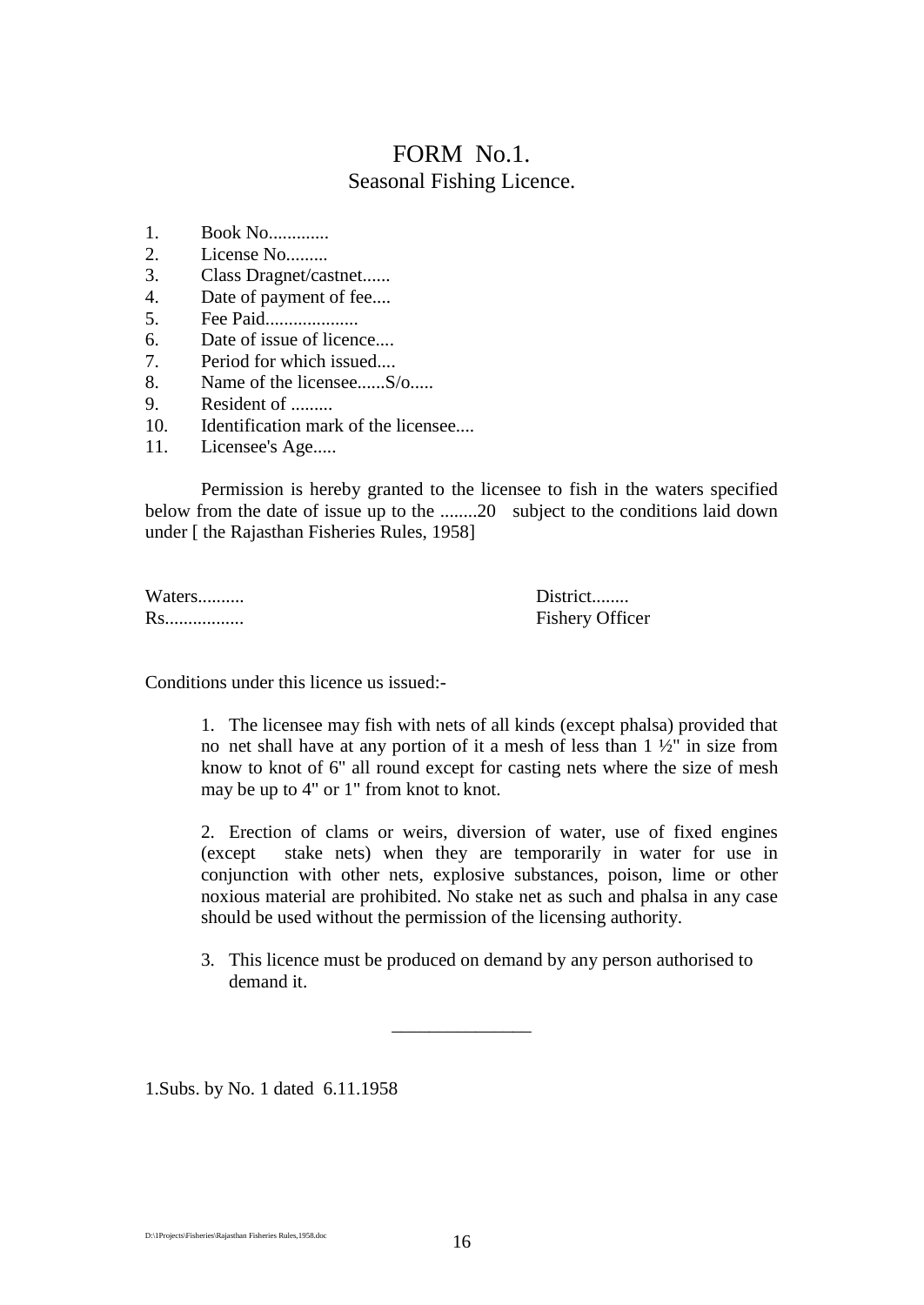#### **FORM NO. 2**

- 1. Distcit.............
- 2. Period for which issued.............
- 3. Date of payment of fee..............
- 4. Fees paid Rs..........
- 5. Name and address of the licensee..........

Permission is hereby granted to the licensee to fish in the water specified below from the date of issue of this licence subject to the conditions laid down under [the Rajasthan Fisheries Rules, 1958]

Water.............................................................................................................................. ........................................................................................................................................ ..........

Conditions under which the licence is issued:-

- 1. Licensee may fish with:-
	- (a) Rod and line, hand line and long line only and can use not more than two rods or two lines or one rod and one line at a time. The line should not contain more than 10 hooks.
- 2. The licensee shall not employee or engage any person [other than his own childern under the age of 16 to help him with his rods unless the person so employed is also licence holder.

 $\overline{\phantom{a}}$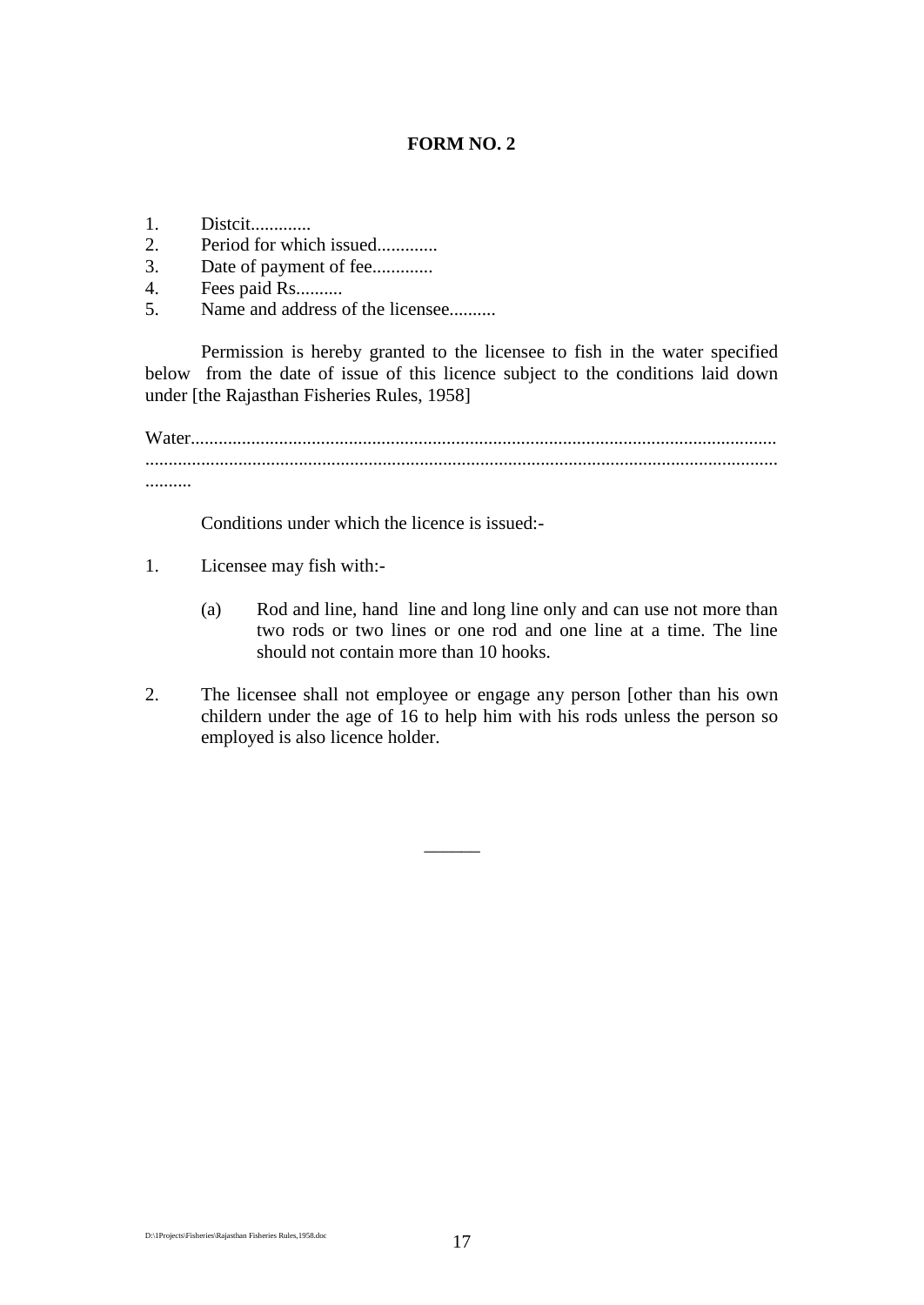#### **FORM NO.3 Fishing Licence (Rule No.5)**

No...........

This indenture made this........day of.... 20 between the Governor of Rajasthan (hereinafter referred to as "the Government, which expressions shall where the context so admits be deemed to include his successors and assigns) of the one part and .............son of ..................caste.................age............occupation resident of...................(hereinafter referred to as the licensee which expression shall, where the context so admits, be deemed to include his heirs, executors, administrators and permitted assigns) of the other part.

Whereas upon an auction of the fishing in the waters described in the schedule annexed hereunder (hereinafter described as the said waters) boundaries of which were shown to the licensee, the licensee gave the highest bid of Rs.......as fee, which was accepted by the [Director of Fisheries], Rajasthan and the licensee has paid the said amount i.e. .........on ........and Rs..........on ..........and the Government have agreed to grant the said licensee a licence on the consideration and conditions hereafter appearing.

Now these presents witness: -

In consideration of these fees paid by the licensee as afore mentioned and agreements hereafter contained and on the part of the licensee to be observed and performed, the Government hereby grants to the licensee this licence to enter in and upon the said waters, to search for, catch and carry fish upon the following conditions namely: -

- (1) The licensee shall observe all the provisions of Rules and regulation of Fisheries Department, and agrees to carry out duly all instructions not inconsistent with these presents of the said department.
- (2) No application from the contractor shall be entertained regarding the rise of fall in level of the water of the place auctioned as compared to its position at the time of auctioning nor can be claim compensation.
- (3) The licensee shall take reasonable precautions to protect Government property in the area under his possession.
- (4) The security money shall be realised from the licensee as per Rule No. 6(b) of [the Rajasthan Fisheries Rules, 1958].
- (5) The licensee has no right to take out anything else than the fish from the water auctioned to him, e.g. prawns, crocodiles etc.
- $1(6)$ Licence granted by inviting tenders/ auction shall remain in force from the date of issue upto  $31<sup>st</sup>$  March each year].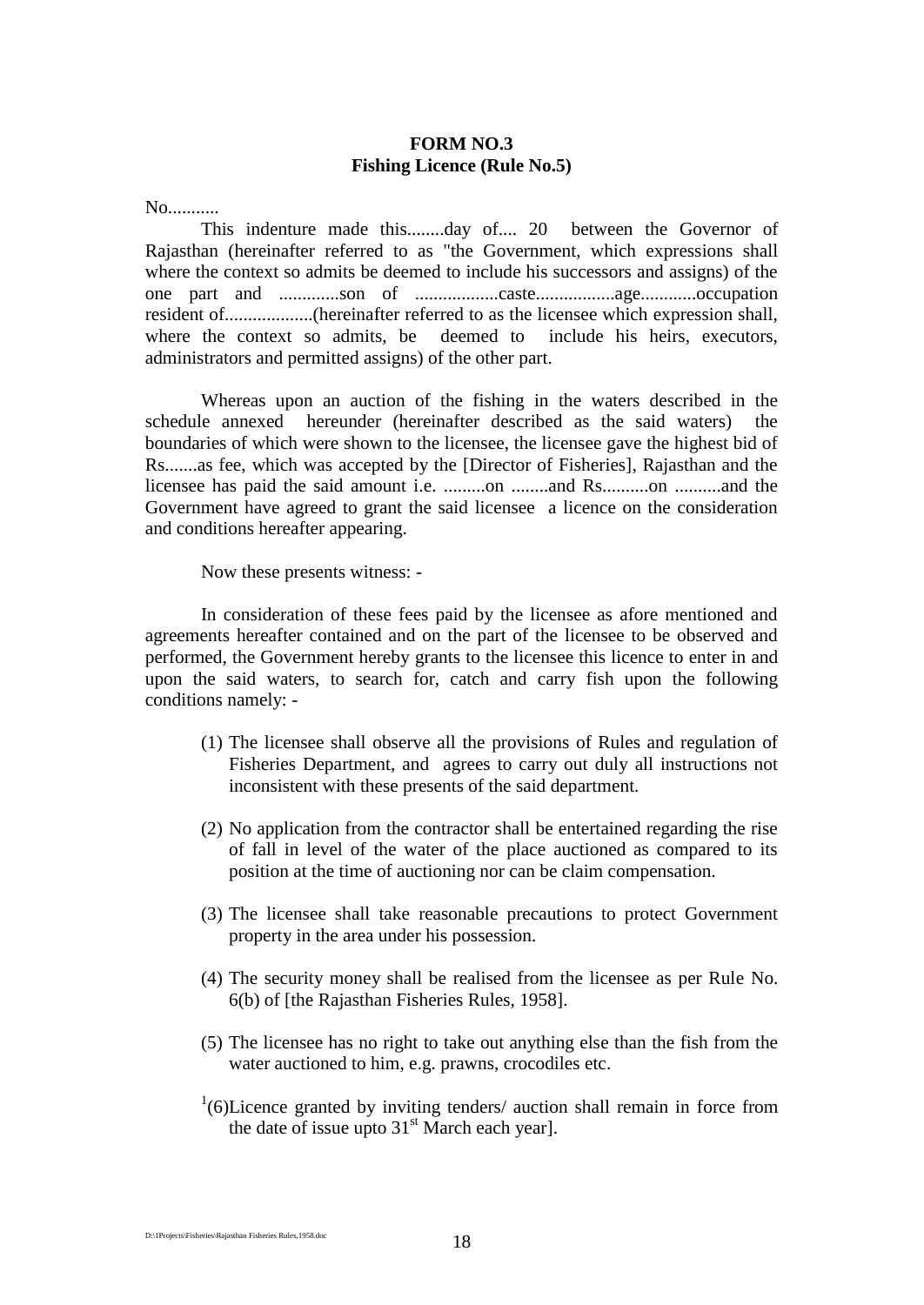- (7) When the licence is lost or destroyed, the authority granting this licence may grant another licence which shall be a duplicate copy of the original on payment of a fee of ruppee one.The original licence which is lost shall be considdered as cancelled.
- (8) A licensee shall be entitled to fish personally or by his agent or nominee and shall be provided with blank written permits by the Fishery Officer.
- (9) A licensee may use the following kinds of gear only for the purpose of fishing : -
	- (a) Nets of all kinds (xxx) not having any portion of a net less than  $1, \frac{1}{2}$ inches in size from knot to knot to 6 inches all round and a mesh of 1" size or 4" all round the case of cast nets.
	- (b) Long line with books nets.
	- (c) Rod and line
	- (d) Spear

Provided that :-

- i. No net for prawn (jhingas) catching shall be used without the permission of the Fishery Officer.
- ii No gear except rod and line shall be used in river or stream within a distance of 200 yards of bridge
- (10) No licensee shall be entitled to erect any fixed engines except in the case of stake nets when temporarily fixed in water for use in conjunction with dragnets.
- (11) Licensee shall not catch any fish less than 500 grams in weight of species, Rohu, Narain, Catcla, Mahaseer, Silver Carp and Cross Carp, if caught should be immediately liberated alive into the water.
- (12) The licensee shall maintain regular account of catch and every catch which shall always be open for check without notice by the Fishery Officer or any body authorized in writing by the [Directore of Fisheries]. He shall be bound to send fortnightly copies of such account under registered cover in form No. 5.
- (13) The lecensee or his agent or nominee shall report to the nearest fisheries station or officer wherever any remarkable feature of scientific or economic importance is noticed by him.
- (14) The licensee shall not fish in religious waters or places of bathing ghats.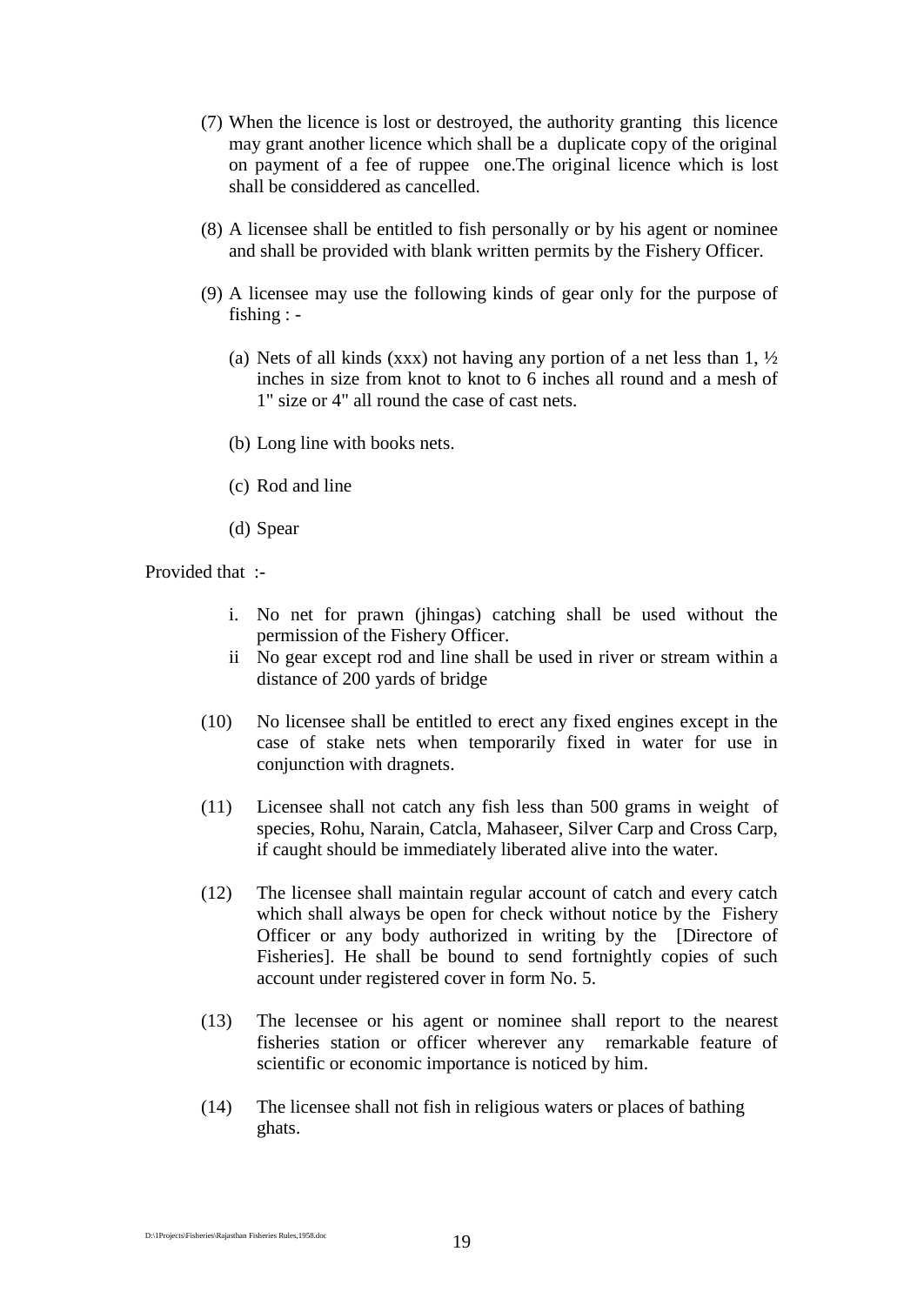- (15) The licensee shall always transport fish under cover so as not to rouse public sentiment.
- (16) The licensee shall not use state property or interfere with material or tackle belonging to the State.
- (17) The licensee shall not erect any hut or shed or any other structure or any embankment etc. except under special orders of the Fishery Officer.
- (18) On demand the licensee is bound to show his licence or permit.
- (19) Any fixed engine erected or used in contravention of the provisions of [the Rajasthan Fisheries Rules, 1958] may be seized or removed by the Fishery Officer or any person specially empowered by name or by virtue of his office by the Government in this behalf, and it shall be liable by the order of the Fishery Officer or the licensing authority concerned to forfeiture.
- (20) All apparatus created on used for fishing in contravention of these conditions may be seized, taken and removed to the nearest police station or Fisheries Office by any person empowered under section 9 of the Rajasthan Fisheries Act. 1953 and all such apparatus and the fish caught shall be forfeited on conviction of the offender:

Provided that the seized fish which is subject to speedy and natural decay may be sold by open bids by the Fishery Officer and the sale proceeds thereof dealt with in accordance with the procedure laid down for all receipt under  $2$ (appropriate receipt head of Fisheries) subject to any order by the Court.

- (21) If the licensee or his agent commits breach of any of the conditions of this licence, the Fishery Officer may cancel the licence or permit. On the cancellation of the licence all permits issued along with it shall also be considered as cancelled and the amount already paid by the licensee shall not be refunded to him.
- (22) Nothing in this licence shall prevent the officers and staff of the Fisheries Department in catching fish of any species and size in the said in the said waters at any time and by any time and by any means for scientific purposes.
- (23) The Licensee or his agent shall not dry the fish.
- (24) In witness whereof these presents have been executed in the manner hereunder appearing the day and year first above written.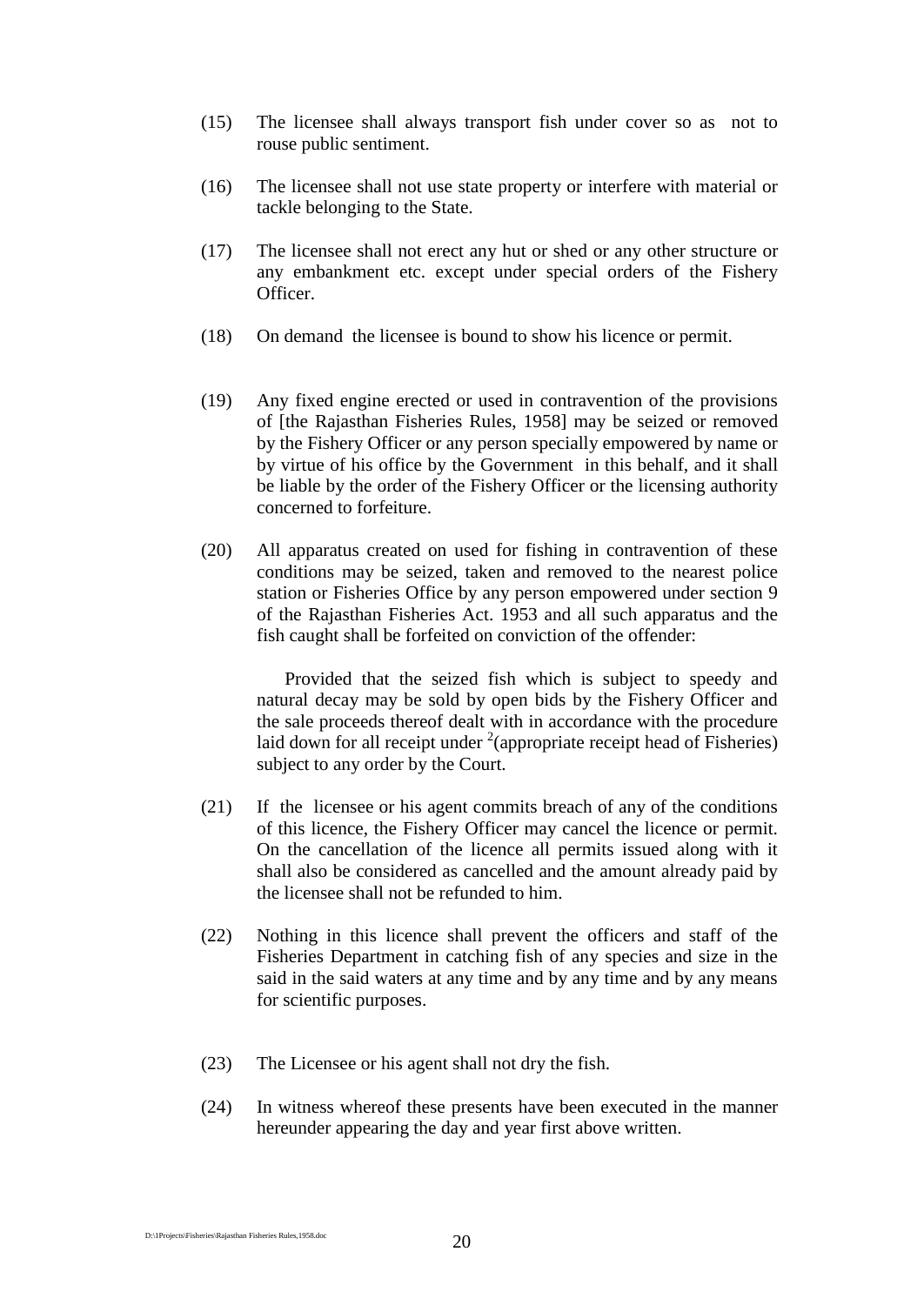Witness :- Witness :- Witness :- Witness :- Witness :- Witness :- 2014 (1).............. (1).......... (2).............. (2)...........

Signature by the licensee Signed for and on behalf of the Governor of Rajasthan

Signature............. Signature........... Designation............

------------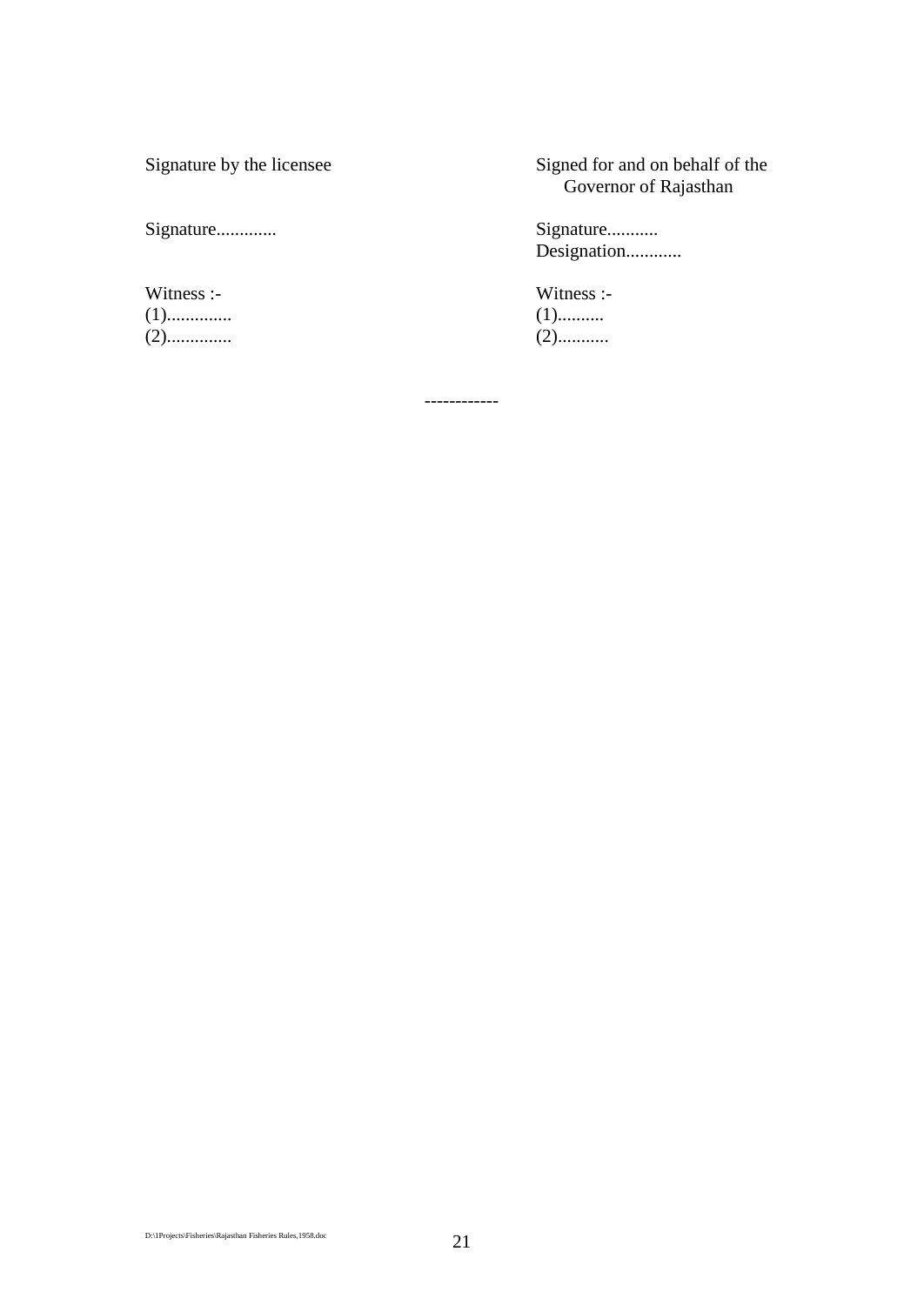# 2 **[FORM No. 3-A Fishing Licence [Rule No. 5(1)(c)]**

No................

This Indenture made this.......... day of 19 between the Governor of Rajasthan ( hereinafter referred to as "The Government ",which expressions shall where the context so admits be deemed to include his heirs executors administrations and permitted assigns) of the one part and ......................... son of ................. caste ............ age ......... occupation ................... resident of .................................. / or a Fisheries Co-operative Society registered under..............Act......... year.......... and having its registered office at............(hereinafter referred to as the licensee which expression shall, where the context so admits, be deemed to include his heirs executors administrations and permitted assigns) of the other part.

#### **WITNESSES AS FOLLOWS:**

The "GOVERNMENT" hereby grants to the "LICENSEE" the rights and liberty to undertake fish culture in the Tank/pond/other water area known as...............(hereinafter referred to as "THE SAID TANK") situated in the village................... Tehsil............ District.............and to develop exploit and remove the fish contained therein by adopting appropriate techniques, for a period of...........year from............. day............month...........year to the end of ............day..........month and........... year subject to the following conditions:

 $(1)^1$  The licence shall pay to the Government for exercising the said rights, cumulatively increasing amounts of lease money taking into account the increase factor of 12.5%, 15%,17.5% and 15% at the end of Ist, 2nd year in case of "A" category water. Hence the licensee shall pay a sum of Rs......for the first year of lease period and Rs......... for the 2nd year of lease period and Rs........for third year of lease period and Rs................for the fourth year of lease period and Rs.......... for the fifth year of the lease period. The prescribed annual lease money will have to be paid with in one month from the acceptance of his tender/ bid in the first year, while the annual lease amount for the 2nd, 3rd, 4th and 5th year, as the case may be will be paid in two instalments. First installment i.e. One fourth of lease amount of coming year shall be deposited on or before 31st January, of current year while Second Installment i.e. three fourth amount shall be deposited on or before 15th march of the first, second, third and fourth year on the lease period as the case may be".

At the end of the lease period in case of conditions in agreement are not fulfilled, the Fisheries rights shall stand reverted to the Government."

(2) The "LESSEE" agrees to develop the fisheries of the said tank within time and in the manner specified by the "GOVERNMENT" as under:-

---------------

1. Repairs and renovation of tanks:

1.Subs. by No. 8 dated 11.04.1997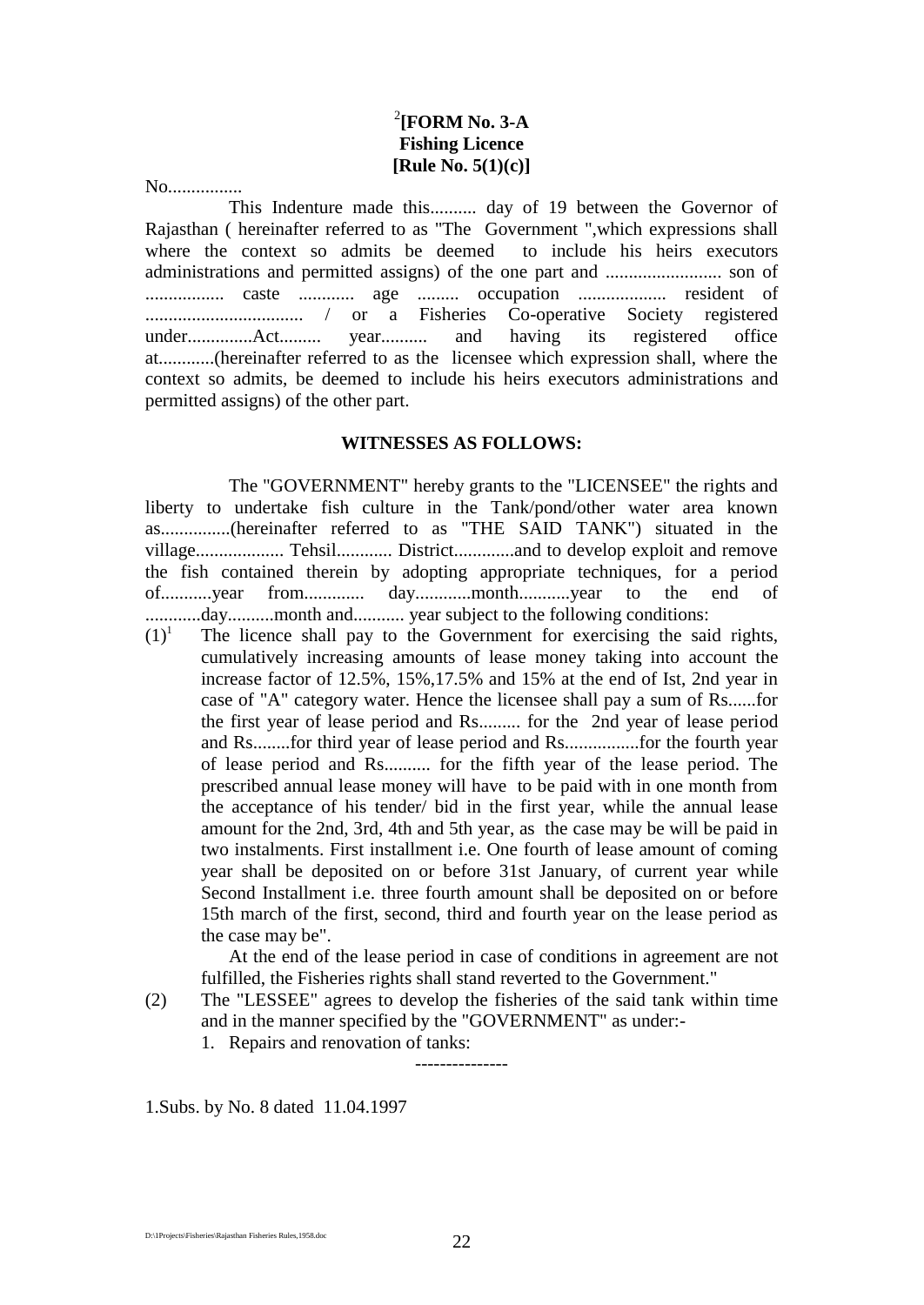<sup>1</sup>2. Stocking the leased water with (except river) with fish seed of Indian Major

Carp every year. The rate of stocking of fish seed will be as prescribed by Director of Fisheries Department.

3. Management of tank which shall include manuring: corrective measures to

tone-up the plankton productivity: and eradication of weeds, and unwanted

fishes, etc.

- (3) The licensee shall observe all the provisions of Rules and Regulations of Fisheries Department , and agrees to carry out duly all instructions not inconsistent with these presents of the said department.
- (4) No application from the contractor shall be entertained regarding the rise or fall in level of the water of the place auctioned as compared to its position at the time of auctioning not can be claim compensation.
- (5) The licensee shall take reasonable precautions to protect Government property in the area under his possession.
- (6) The security money shall be realised from the licensee as per Rule No. 6(b) of the Rajasthan Fisheries Rules, 1958.
- $^{2}(7)$ The licensee has no right to take out anything else than the fish from the water auctioned to him. e.g. prawns, crocodiles and other protected aquatic animals.
- $3(8)$ Licence granted by inviting tenders/ auction shall remain in force from the date of issue of licence to  $31<sup>st</sup>$  March, each year].
- (9) When the licence is lost or destroyed, the authority granting this licence may grant another licence which shall be duplicate copy of the original on payment of a fee of rupee one. The original licence which is lost shall be considered as cancelled.
- (10) A licensee shall be entitled to fish personally or by his agent or nominee and shall be provided with blank written permits by the Fishery Officer.
- (11) A licensee may use the following kinds or gear only for the purpose of fishing:-
	- (a) Nets of all kinds not having any portion of net less than  $1\frac{1}{2}$  inches in size from know to know to 6 inches all round and a mesh of 2" size or 4" all round the case of cast nets.

-----------

- (b) Long line with hooks.
- (c) Rod and line.
- (d) Spear.

1.Subs. by No. 11 dated 22.01.2003 2.Subs. by No. 8 dated 11.04.1997

3.Subs. by No.5&6dated 20.09.90& 19.6.91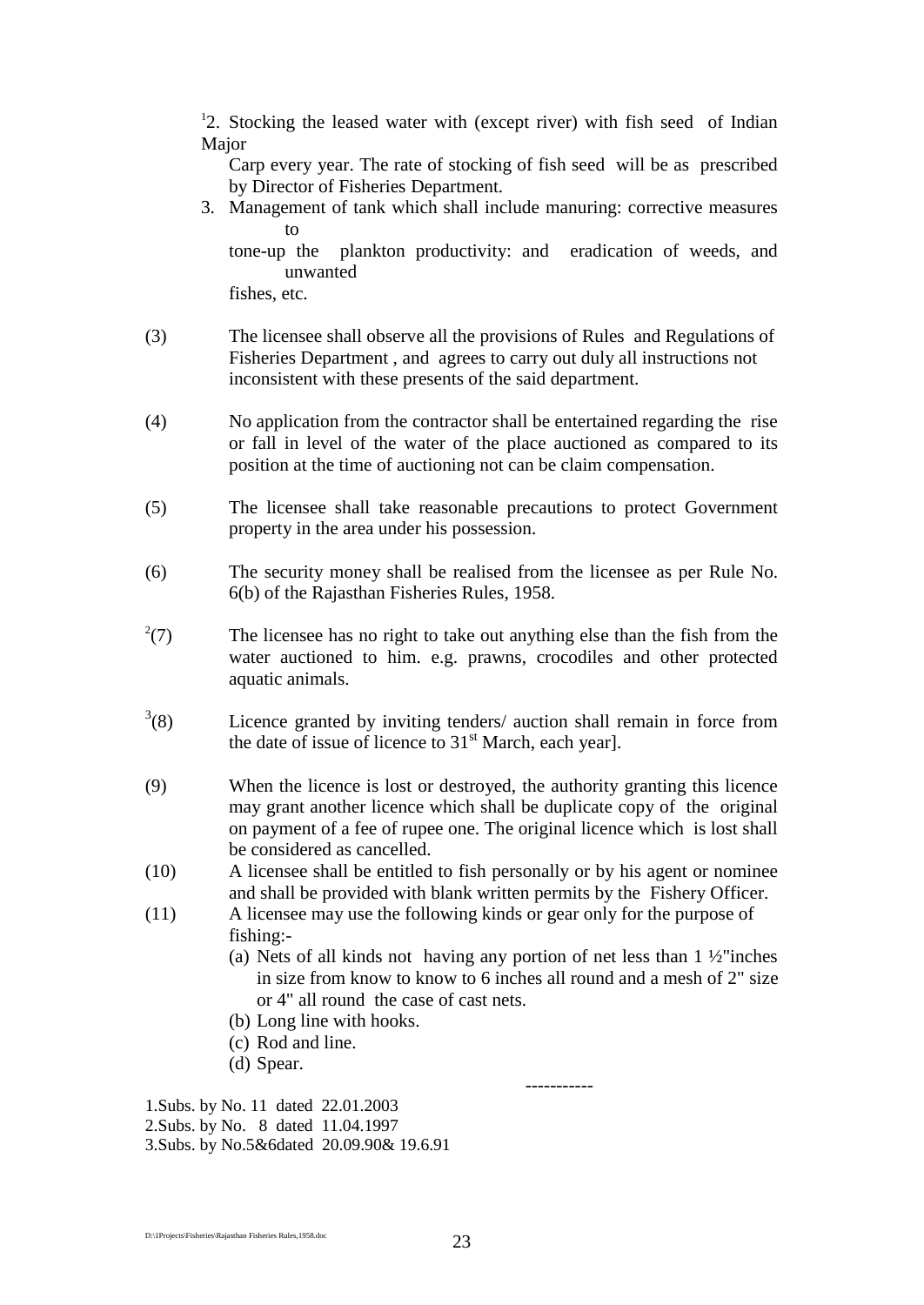#### Provided that :-

- (i) No net for prawn (jhingas) catching shall be used without the permission of the Fishery .
- (ii) No gear except rod and line shall be used in river or stream within a distance of 200 yards of bridge.
- (12) No licensee shall be entitled to create any fixed engines except in the case of stake nets when temporarily fixed in water for use in conjunction with dragnets.
- $^{1}(13)$ The licensee shall not catch any fish less than 500 grams in weight of species namely Rohu, Narain, Catla, Mahaseer, Silver Carp and Grass Carp, if caught should be immediately liberated alive into the water.
- (14) The licensee shall maintain regular account of catch and every catch which shall always be open for check without notice by the Fishery Officer or any body authorised in writing by the [Director of Fisheries]. He shall be bound to send fortnightly copies of such account under registered cover in form No.5.
- (15) The licensee or his agent or nominee shall report to the nearest fisheries station or officer wherever any remarkable feature of scientific or economic importance is notice by him.
- (16) The licensee shall always transport fish under cover so as not to rouse public sentiment.
- (17) The licensee shall not fish in religious waters or places or bathing ghats.
- (18) The licensee shall not use state property or interfere with material or tackle belonging to the state.
- (19) The licensee shall not erect any hut or shed or any other structure or any embankment etc. except under special orders of the Fishery Officer.
- (20) On demand the licensee is bound to show his licence or permit.
- (21) Any fixed engine erected or used in contravention of the provisions of the Rajasthan Fisheries Rules, 1958 may be seized or removed by the Fishery Officer or any person specially empowered by name or by virtue of his office by the Government in this behalf, and it shall be liable by the order of the Fishery Officer or the licensing authority concerned, to forfeiture.

1.Subs. by No. 5 & 6 dated 20.09.1990 & 19.6.1991

------------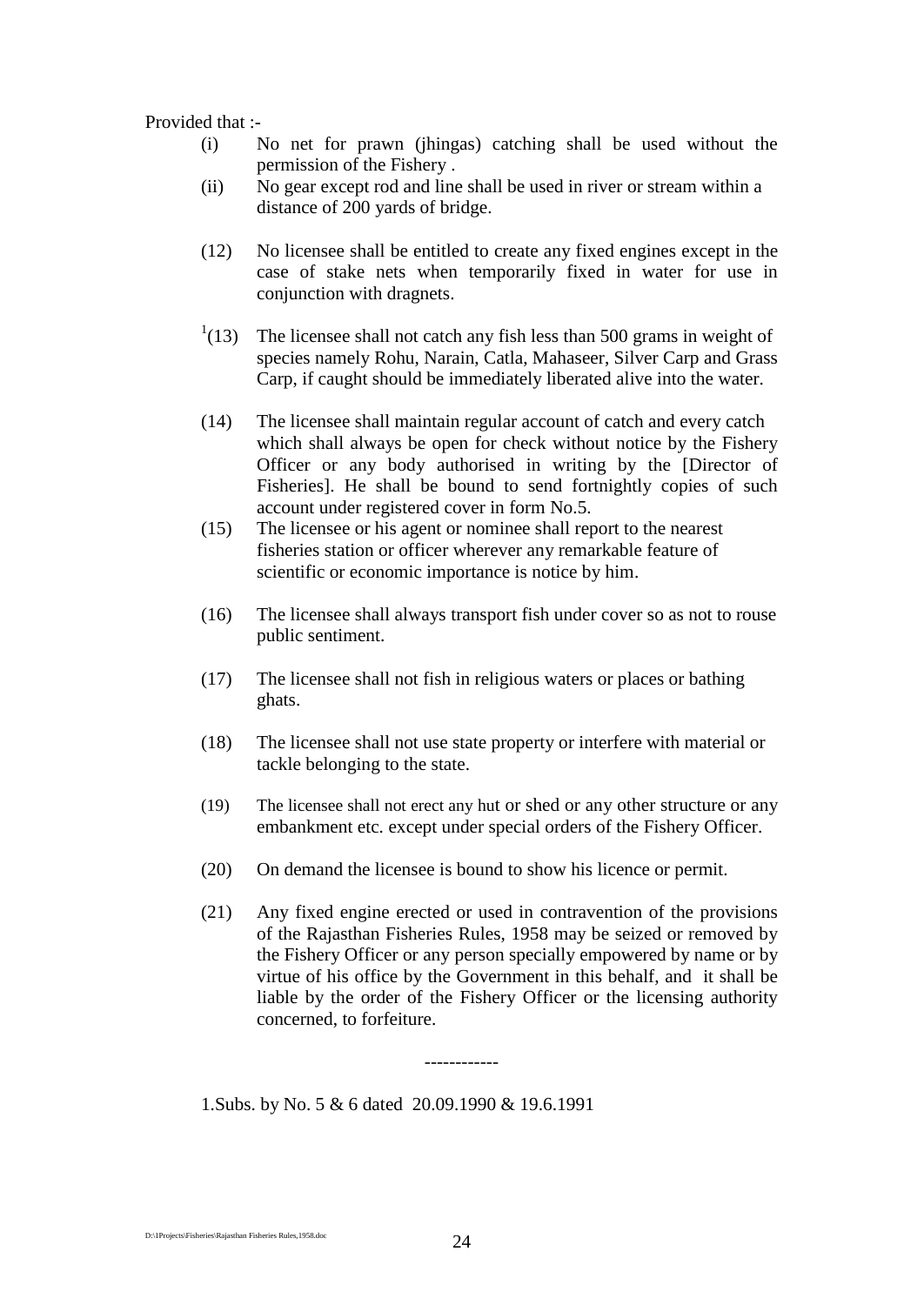(22) All apparatus erected or used for fishing in contravention of these conditions may be scized, taken and removed to the nearest police station or Fishery Office by any person empowered under section 9 of the Rajasthan Fisheries Act.,1953 and shall such apparatus and the fish caught shall be foreited on conviction of the offender:

Provided that the seized fish which is subject to speeedy and natural decay may be sold by open bids by the Fishery Officer and the sale proceeds thereof dealt with in accordance with the procedure laid down for all receipt under  $\frac{1}{2}$  [appropriate receipt head of Fisheries] subject to any order by the Court.

- (23) If the licensee or his agent commits breach of any of the conditions of this licence, the Fishery Officer may cancel the licence or permit. On the cancellation of the licence all permits issued along with it shall also be considered as cancelled and the amount paid by the licensee shall not be refunded to him.
- (24) Nothing in this licence shall prevent the officers and staff of the Fisheries Department in catching fish of any species and size in the said waters at any time and by any means for scientific purposes.
- $^{2}(25)$ The licensee or his agent shall not dry the fish.
- (26) The licensee or his agent shall not stock the water with exotic magur (clarius gariepineus) or big head (Hypophthalmichthys nobilis) fishes.

In witness whereof these presents have been executed in the manner hereunder appearing the day and year first above written.

Signture of the licensee Signed for and on behalf of the Governor of Rajasthan Signature.......... Signature................. Designation.............

----------------------------------------------------

1.Subs by No.3 (26.8.81) 2 Added by No.5&6 dated 20.9.1990 & 19.6.1991.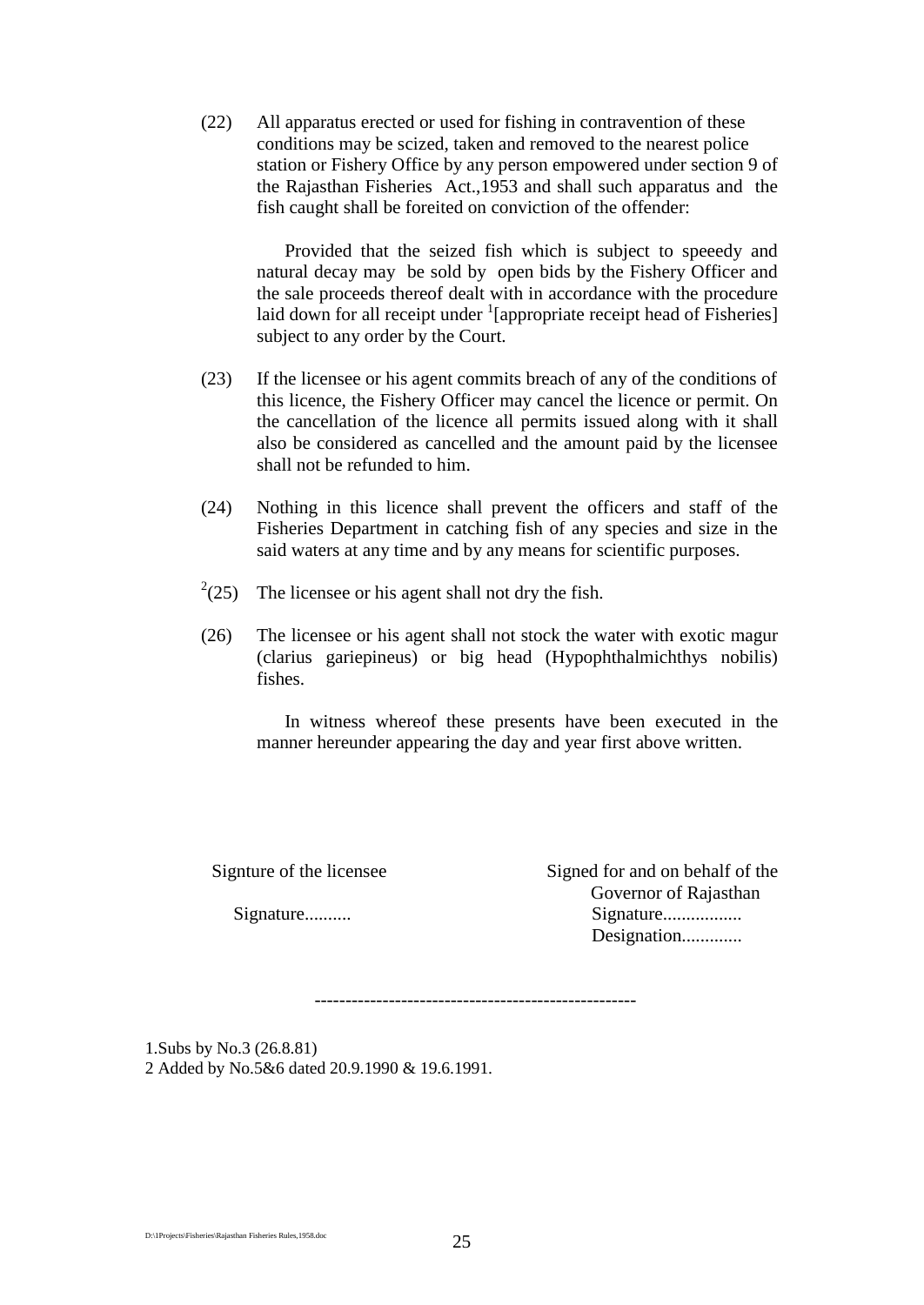# FORM NO.3 –B Agreement Form between the Fish Farmer and the Fish Farmers Development Agnecy. [Rule 5 (2)]

This agreement made on............... day of.................... between the Fish Farmers Development Agency................. represented by its Chief Executive Officer (hereinafter referred to as the Agency, which expression shall unless the context otherwise admit, shall include a successive organisation, administrator, executors or any person entrusted with the work by the Government) of one part and

Shri.......................................................s/o.........................................caste.............. ....age........resident of ......................................................................(referred to as the fish farmer, which expression shall, unless the context otherwise admits includes his heirs, executors and administrators), or the fish farmers cooperative society registered under............. Act (year) and having its registered office at........... (herein referred to as "Lessee" which expression shall, unless the context otherwise admits incldes his successors of the second part).

Withness – as is as follows:-

(i)The "Agency" hereby grants to the Lessee, the rights and liberty to undertakes fish culture in the Tank/ Pond/ other water areas known as...........(hereinafter referred to as "The said Tank") situated in /near the village .......Tehsil..........District...........to exploit, and remove the fishes contained therein by adopting appropriate techniques, for a period of ............years from....... day......... of month........ year together with the right to enter on and repass over such portions of the Government land round the said Tank as well be reasonably necessary for the adequate exercise of the right and liberty aforesaid, subject to the following conditions :-

- $^{1}(1)$ The lessee shall pay to the Agency for exercising the said rights, a sum of Rs. 400/- per ha. water, The first annual lease amount shall be paid before the execution of this lease agreement and annual instalment for subsequent years shall be paid on or before 7<sup>th</sup> may every year with 10% increase on the initial lease amount. At the end of the lease period or earlier in case the conditions in the agreement are not fulfilled, fisheries right shall stand reverted to the Agency.
- (2) The "Lessee" agrees to develop the fisheries of said Tank within the time, and in the manner specified below by the Agency :-
	- 2.1 Improvements to the said Tank.
	- 2.2 Specified schedule of manuring, stocking with seed of cultivable species, and feeding the fish.
	- 2.3 Checking plankton intensity, and growth of fish.
	- 2.4 General corrective measures necessary to tone-up plankton production, eradication of weeds and parasites.
	- 2.5 Timely purchase of required Number of fish seed of

D:\1Projects\Fisheries\Rajasthan Fisheries Rules,1958.doc 26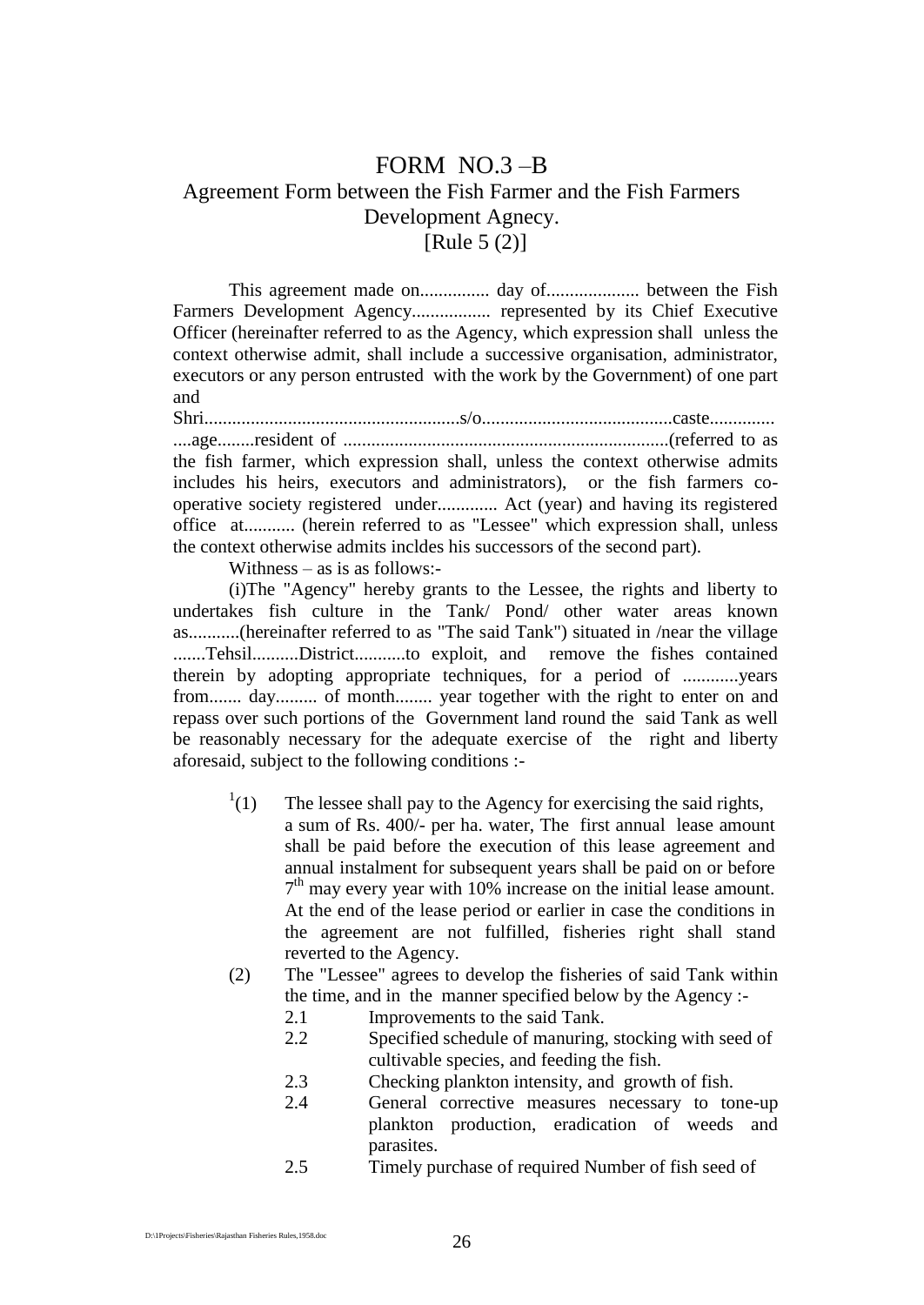#### cultivable species from the Agency.

- (3) The "Lessee" shall obtain fish seed of cultivable species in whatever combination on the prescribed price from the Agency.
- (4) No request from the Lessee shall be entertained regarding the rise, or fall in the level of the said Tank. The Lessee shall not prevent any person/ concern department entitled to use the water from the Tank either for drinking purpose or Irrigation purpose.
- (5) The Lessee shall take reasonable precautions to protect the said Tank including its banks, fences, hedges, trees, or other Government property, and agrees to give such compensation to the Agency as may be determined by him in respect of any damages which may be caused to the said Tank. Provided that decision of the Agency regarding such damage shall be final.
- (6) The lessee shall not open or shut any sluice belonging to the said Tank whether for the exercise of the fishing rights or privilege for fishing or for any purpose whatsoever without the permission of Agency.
- (7) The lessee has not right to take out anything else than the fish from the said Tank leased to him.
- $^{1}(8)$ The lease year for the purposes of harvesting of fish shall be from the date of issue of licence to 31<sup>st</sup> Match, every year.
- (9) When the licence is lost or destroyed, the Agency may agree to grant another licence which shall be a duplicate of the original on payment of Re. 1/-. The original licence which is lost or destroyed shall be considered as cancelled.
- (10) The Lessee shall be entitled to fish personally or to issue permits to those who fish for and on his behalf in the said Tank and not to allow or permit any other person to do fishing in the said Tank.
- (11) The Lessee agreed to avail of the facilities for conducting fishing provided by the Agency subject to the terms and conditions, as may be stlipulated in this regard. If for no reason the facilities cannot be provided by the Agency the Lessee agrees to make his own arangement for fishing.
- (12) The Lessee may use the following kinds of gear only for the purpose of fishing :-

------------- 1.Subs. by No. 5 & 6 dated 20.09.1990 & 19.6.1991

(a) Nets of all kinds not having any portion of net less in one and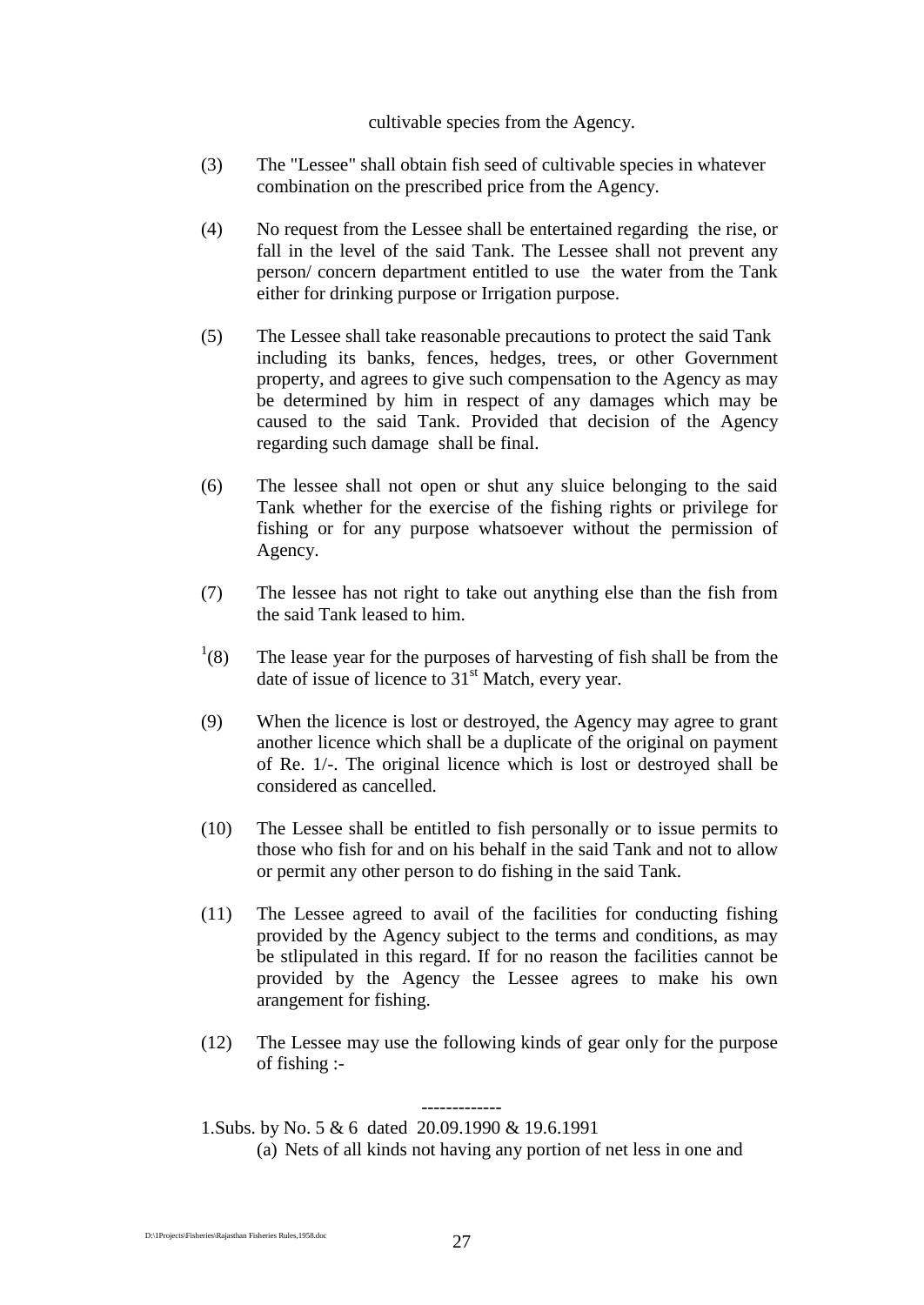half inches in size from know to know to make six inches all round and mesh of three inches size.

- (b) Long line with hooks.
- (c) Rod and line"provided that no net for prawn (Jhingas) catching shall be used without permission of the Agency.
- (13) The Lessee shall not be entitled to erect in fixed engine except in the case of stakenets when temporarily fixed in water for use in conjuction with dragnets.
- $^{2}(14)$ The lessee shall not catch any fish less than 500 grams in weight of the following cultivable species, Rohu, Catla, Mirgla, Silvercarp, Grass Carp, Common Carp and Mahaseer. If caught, should be immediately liberated alive in the water.
- (15) The Lessee shall maintain regular account of catch and every catch which shall always be open for check without notice by the Agency or any body authorised in writing by the Agency. He shall be bound to send fortnightly copies of such account in prescribed form under registered cover to the Agency.
- (16) The Lessee shall report to the Agency wherever any remarkable feature of scientific or economic importance is noticed by him.
- (17) The Lessee shall always transport fish under cover so as not to rouse public sentiment.
- (18) The Lessee shall not use State property or interfere with material or tackle belonging to the State.
- (19) The Lessee shall not create any permanent structure on the Tank/Ponds or in the vicinity of Tank/Ponds however he may be permitted to put such temporary structures for supervision of fish culture activities, as approved by the Agency provided the agrees to remove all such structures within fifteen days of the expiry of the lease.
- (20) On demand the leasee is bound to show his licence or permit.

---------------------

1.Subs. by No. 5 & 6 dated 20.09.1990 & 19.6.1991

(21) The Lessee shall not discharge or permit the discharge into the said Tank of any solid or fluid of a poisonous nature or contaminated or polluted water which may destroy, sicken or injure the fish, cattle, or other animals or humans, who may use the water for drinking or other purpose.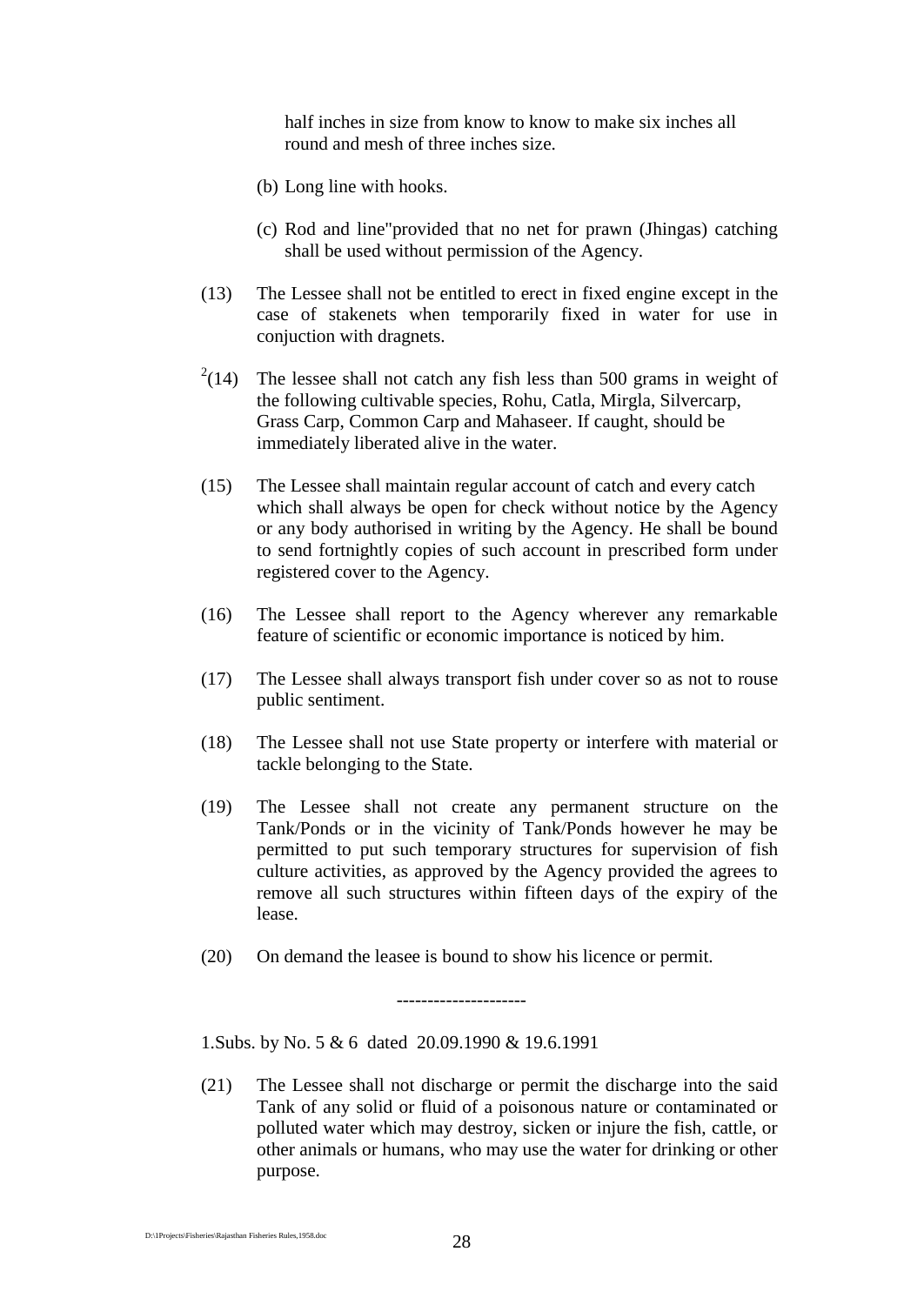- (22) The Lessee agrees to any arrangement introduced by Irrigation or any other State Government's Department for the release or regulation of water supply for Irrigation purposes or to regulate operation of fishing nets or sluiees in order to prevent damage of the said Tank.
- (23) Any fixed engine erected or used in contravention of the provisions of the Rajasthan Fisheries Rules, 1958 may be seized or removed by the Agency or by the Fishery Officer or any person specially empowered by name or by virtue of his office by the Government in this behalf and it shall be liable by the order the Fishery officer or the licensing authority concerned to forfeiture.
- (24) All apparatus created or used for fishing in contravention of these conditions may be seized taken and removed to the nearest police station or Fishery Office or the Agency Office, by any person empowered under section 9 of the Rajasthan Fisheries Act, 1953 and all such apparatus and the Fish caught shall be forfeited on conviction of the offender.

Provided that the seized fish which is subject to speedy and natural decay may be sold by open bids by the Fishery Officer and the sale proceeds thereof dealt with in accordance with the procedure laid down for all receipts under the relevant head of the Agency subject to any order by the Court.

- (25) The Lessee agrees to observe all the provisions of Rajasthan Fisheries Rules 1958 made under Rajasthan Fisheries Act, 1953.
- (26) If the licensee or his agent commits breach of any of the conditions of this licence, the Fishery Officer may cancel the licence or permit. On the cancellation of the licence all permits issued along with it shall also be considered as cancelled and the amount paid by the licensee shall not be refunded to him.
- (27) Nothing in this licence shall prevent the officers and staff of the Fisheries Department in catching fish of any species and size in the said waters at any time and by any means for scientific purposes.
- (28) Lessee shall not claim any compensation for any losses due to natural causes, defective methods adopted for fisheries development or due to theft of fish or any other reasons whatsoever.
- (29) The licensee or his agent shall not dry the fish.
- (30) The licensee or his agent shall not stock the water with exotic magur (clarius gariepineus) or big head (Hypophthalmichthys nobilis) fishes.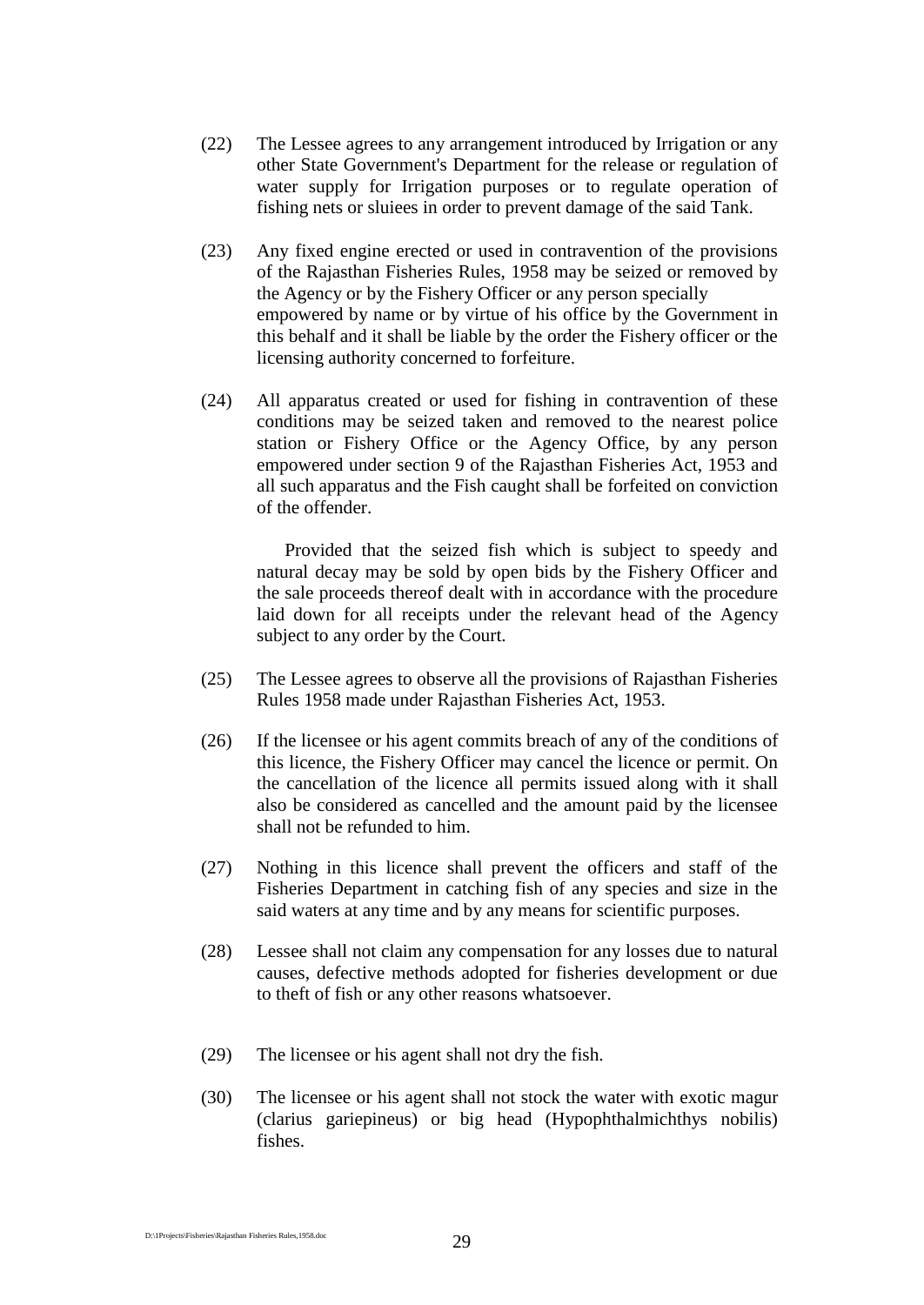In witness whereof these presents have been executed in the manner hereunder appearing the day and year first above written.

Signed by the lessee Signed for and on behalf of the Agency

Signature----------- Signature--------------- Designation-----------

----------------------------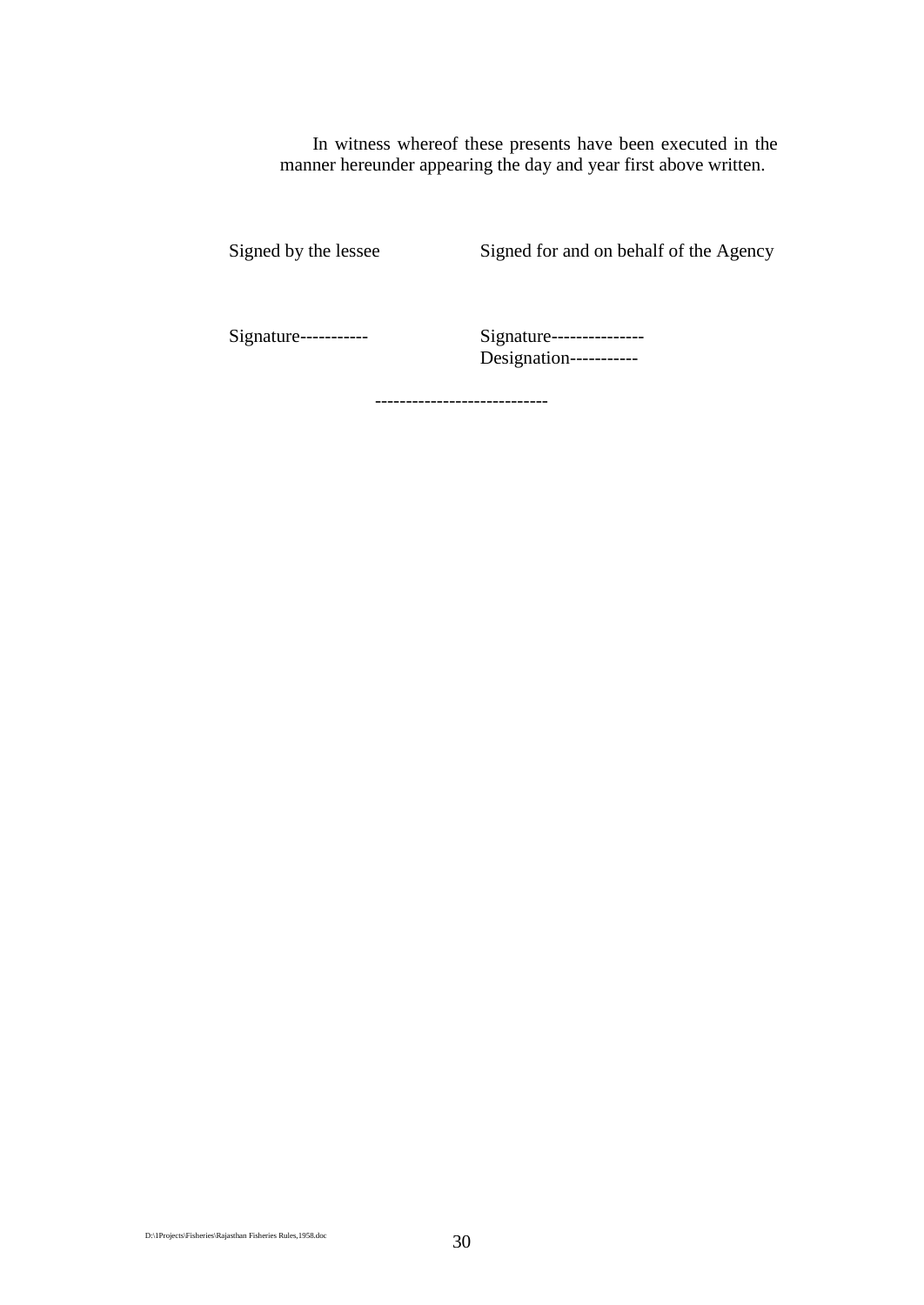## ${}^{1}$ FORM NO.3 (C) LICENCE [Rule No. 5 (4)]

This Indenture made this................. day of..............199....between the Governor of Rajasthan (hereinafter referred to as "the Government" which expression shall where the context to admits be deemed to include his successors and designs) of the one part of and ---------------son---------------of Shri ------------ --------------Caste------------age---------occupation------------------------resident of a Fisheries Cooperative Society, resident of -----------------/or a Fisheries Cooperative Society, registered under-------Act--------- year---------- and having its registered office at -------------(hereinafter referred to as the licence which expressed on shall, where the context so admits be deemed to include his heirs, executors administrators and permitted assigns) on the other part. The "Government" hereby granted to the "LICENSEE" the right and liverty to undertake fish seed rearing in the Tank/ Ponds/ other water area known as-------- ------(hereinafter referred to as "THE SAID TANK') situated in the Village------- -----Tehsil--------District------- and to develop fish seed upto fingerling stage to stock the fish fingerling in the "A" & "B" category waters of the licensee herein by adopting appropriate techniques, for a period of ------------------ years from---- ----day------month-------YEARS to end of -------- day------- moth and ----------- year, subject to the following conditions :-

1. "The Licensee shall pay to the Government for exercising the said rights, comulitatively increasing amounts of lease money taking into account the increase factor of 12.5%, 15%, 17.5% and 20% at the end of  $1<sup>st</sup>$ ,  $2<sup>nd</sup>$ ,  $3<sup>rd</sup>$  and  $4<sup>th</sup>$  year respectively. Hence the licensee shall pay a sum of Rs.------- for the first year of lease period and Rs.-------for the second year and Rs.--------- for the third year and Rs.------ for the fourth year and Rs.----- for the fifth year.

The prescribed annual lease money will have to be paid within one month from the allotment of the said tank in the first year while by the annual lease amount for the second, third, fourth and fifth year will be paid to the Government in advance on or before 15<sup>th</sup> March of every year.

At the end of lease period or earlier in case of condition in agreement are not fulfilled, the fisheries rights shall stand reverted to the Government.

-------------

1.Subs. by No. 8 dated 11.4.1997

2. The licensee agree to utilize the said tank only for the purpose of rearing fish seed upto fingerling stage. which shall be stocked letter in the tank names -------- given on long lease to him. The said tank will be allotted any purpose other than fish seen rearing.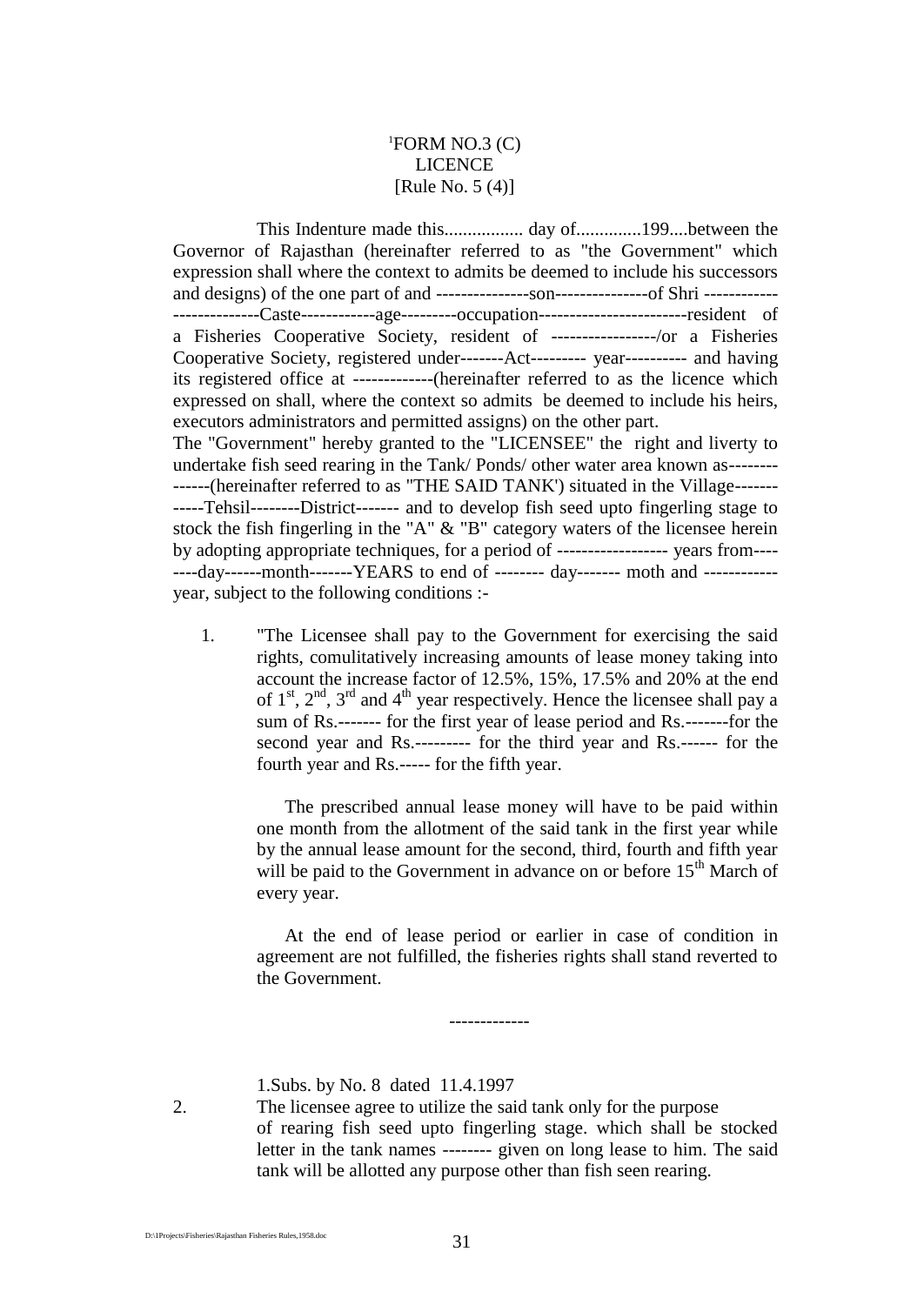- 3. The licensee shall observe all the provisions of the rules and regulations of the Fisheries department.
- 4. No applications from the contractor shall be entertained regarding the raise or fail on level of said the water of the place allotted as compared to its position at time of auctioning nor can claim compensation.
- 5. The licensee shall take reasonable precautions to protect government property in the area under his possession.
- 6. The security money shall be release from the licensee as per Rule No. 6(2) of the Rajasthan Fisheries Rules.
- 7. The licensee has no right to takeout anything else than the fish fingerling from the said water allotted to him e.g. crocodiles, turtle and other protected aquatic animals.
- 8. Licensee granted shall remain in force from the date of issue of licence to  $31<sup>st</sup>$  March of each year.
- 9. When is licensee is lost or destroyed, the authority granting this licence may grant another licence. Which shall be a duplicate copy of the original on payment of a fees of Rs. 1/- the original licence which is lost shall be considered as cancelled.
- 10. A licensee shall be entitled to rear and stock the fish seed personally or by his agent or nominee and shall be provided with blank written permits by the Fisheries Officer.
- 11. The licensee may use the nets of suitable mesh size to harvest the fish seed. However, the harvesting of fish seed will be done after obtaining permission of the Fisheries Officer of the Fisheries Department of the district the seed will be harvested in the presence of an official of fisheries department not below the rank of Inspector. The fish seed thus harvested shall be stocked in live condition.
- 12. The licensee shall not be entitled to erect any fixed engines except in the case of stake nets when temporarily fixed in water for use in conjunction with fingerlings collection net.
- 13. The licensee shall maintain regular account of fish seed stocked with shall always be open for check without notice by the Fishery Officer or any body authorized in writing by the Director of Fisheries. He shall be bound to age fortnightly copies of such account under registered cover.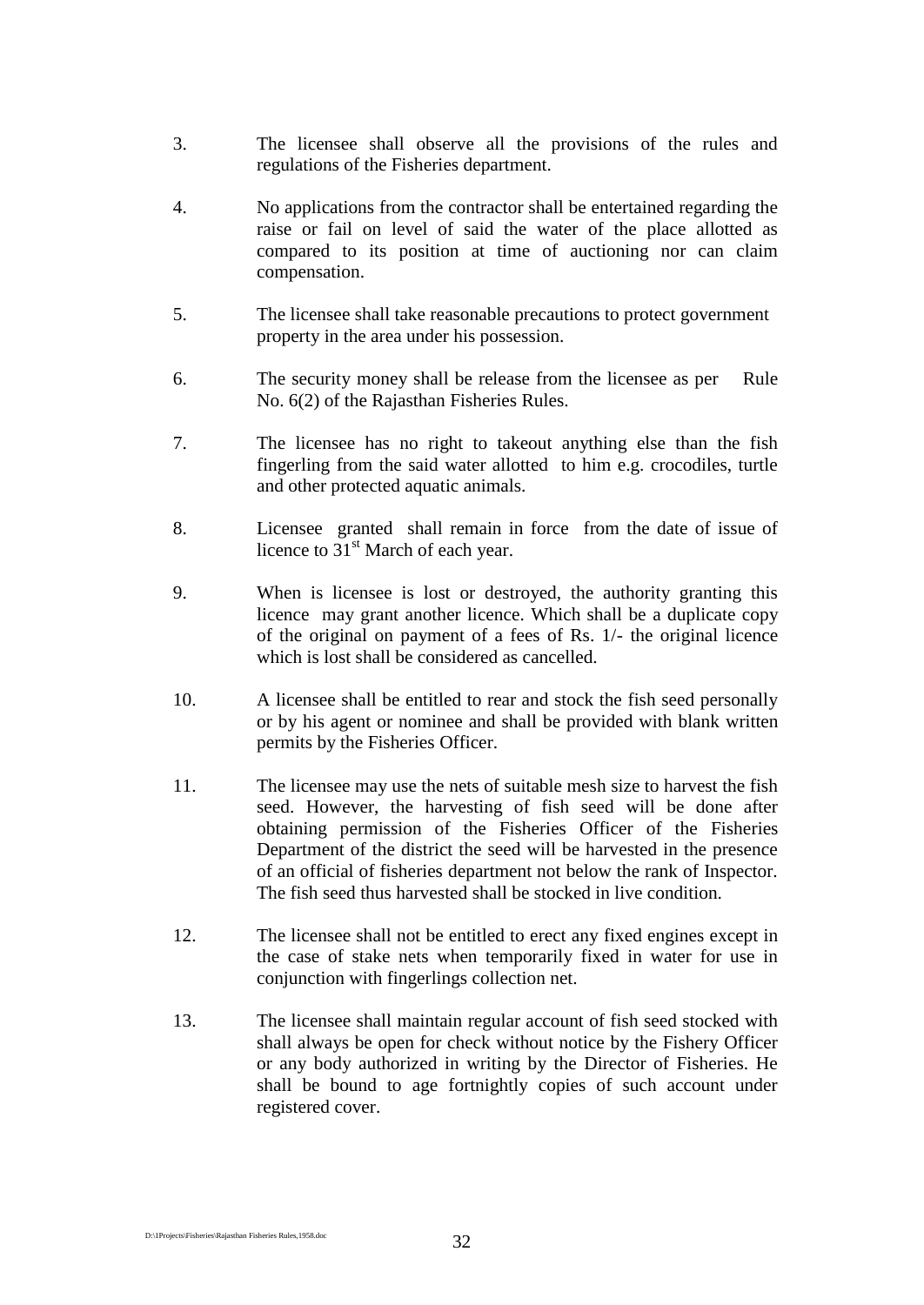- 14. The licensee or his agent or nominee shall report to the nearest fisheries officer or officer where-even any remarkable feature of scientific or economic importance is noticed by him.
- 15. The licensee shall always transport alive fish seed.
- 16. The licensee shall not use state property or interfere with material on hackle belonging to the state.
- 17. The licensee shall not erect any hut or shed or any other structure on any embankment etc. except under special orders of the Fishery Officer.
- 18. On demand the licensee is bound to show his licence or permit.
- 19. Any fixed Engine erected or used in contravention of the provisions of The Rajasthan Fisheries Rules, 1958, 1981, and 1991 may seized or removed by the Fishery Officer or any person specially empowered by name or by virtue of his office by the Government in this behalf and it shall be liable by the order the Fishery officer or the licension authority concerned to forefeiture.
- 20. All apparatus erected or used for fishing in contravention of these conditions may be seized, taken and removed to the nearest police station or Flisheries office by any person empowered under section 9 of the Rajasthan Fisheries Act, 1953 and all such apparatus and the fish caught shall be forfeited on convection of the offender.

Provided that the seized fish which is subject to speedy and natural decay may be sold by open bids by the Fisheries Officer and the same proceeds there of deals in accordance with the procedure laid down for all receipts under appropriate receipt head of fisheries subject to any orders by the court.

- 21.. If the licensee or his agent commits breach of any of the conditions of this licence The Fisheries Officer may cancel the licence or permit. On the cancellation of the licence all permit issued along with it shall also be considered as cancelled and the amount already paid by the licensee shall not be refunded.
- 22. Nothing in this licence shall prevent the officers and staff of the Fisheries department in catching fish of any species and size in said waters at any time and by any means or scientific purpose.
- 23. The licensee or his agent shall not dry the fish.
- 24. The licensee or his agent shall not stock the water with exotic magur (clarius gariepineus) or big head (Hypophthalmichthys nobilis) fishes.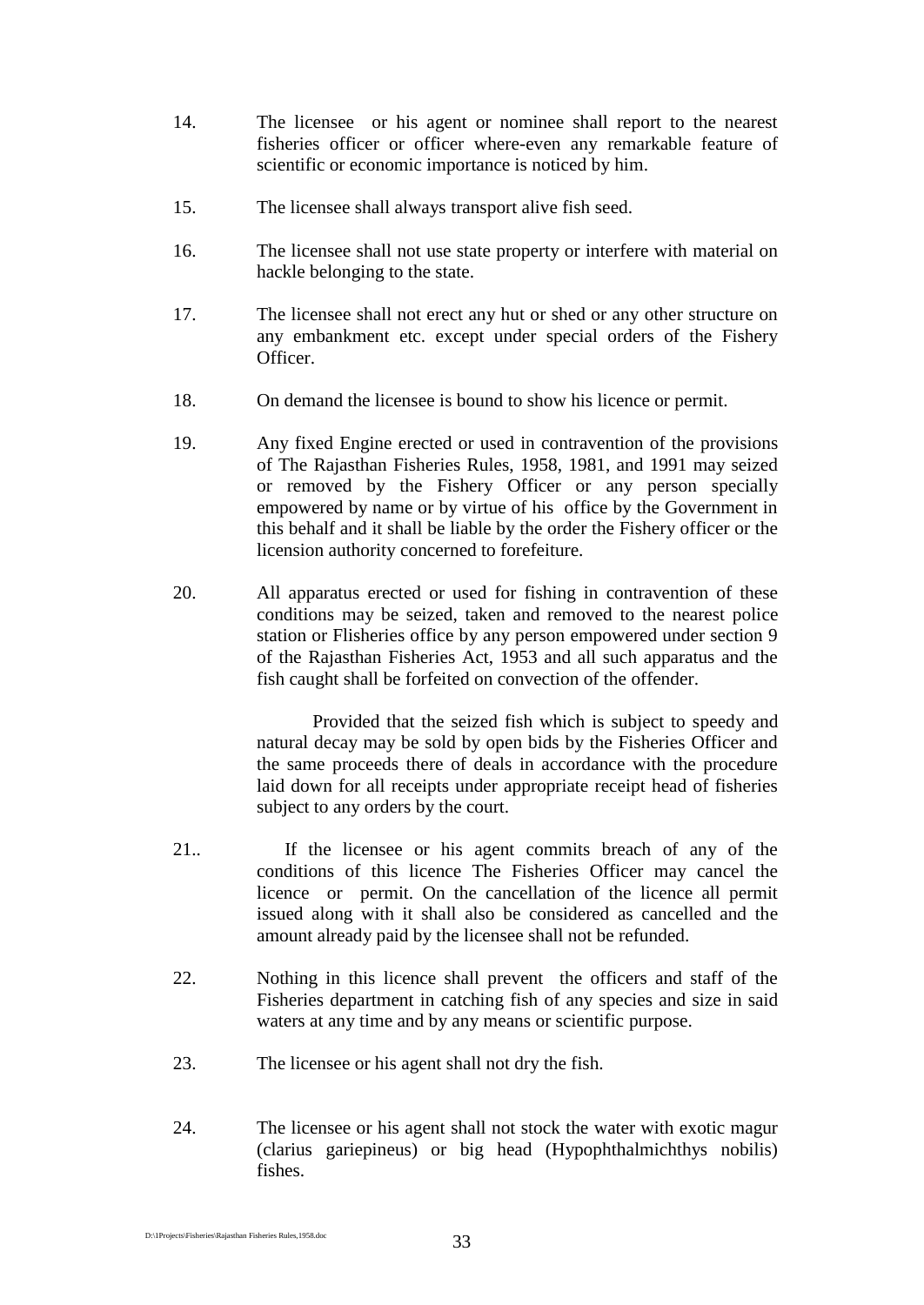In witness where of these present have been executed in the manner here under appearing the day and year first above written.

> *Signed for and on behalf of the Government of Rajasthan,*

*DIRECTOR, DEPARTMENT OF FISHERIES, RAJASTHAN, JAIPUR/.*

Signed by the Licensee: **SIGNATURE** 

---------